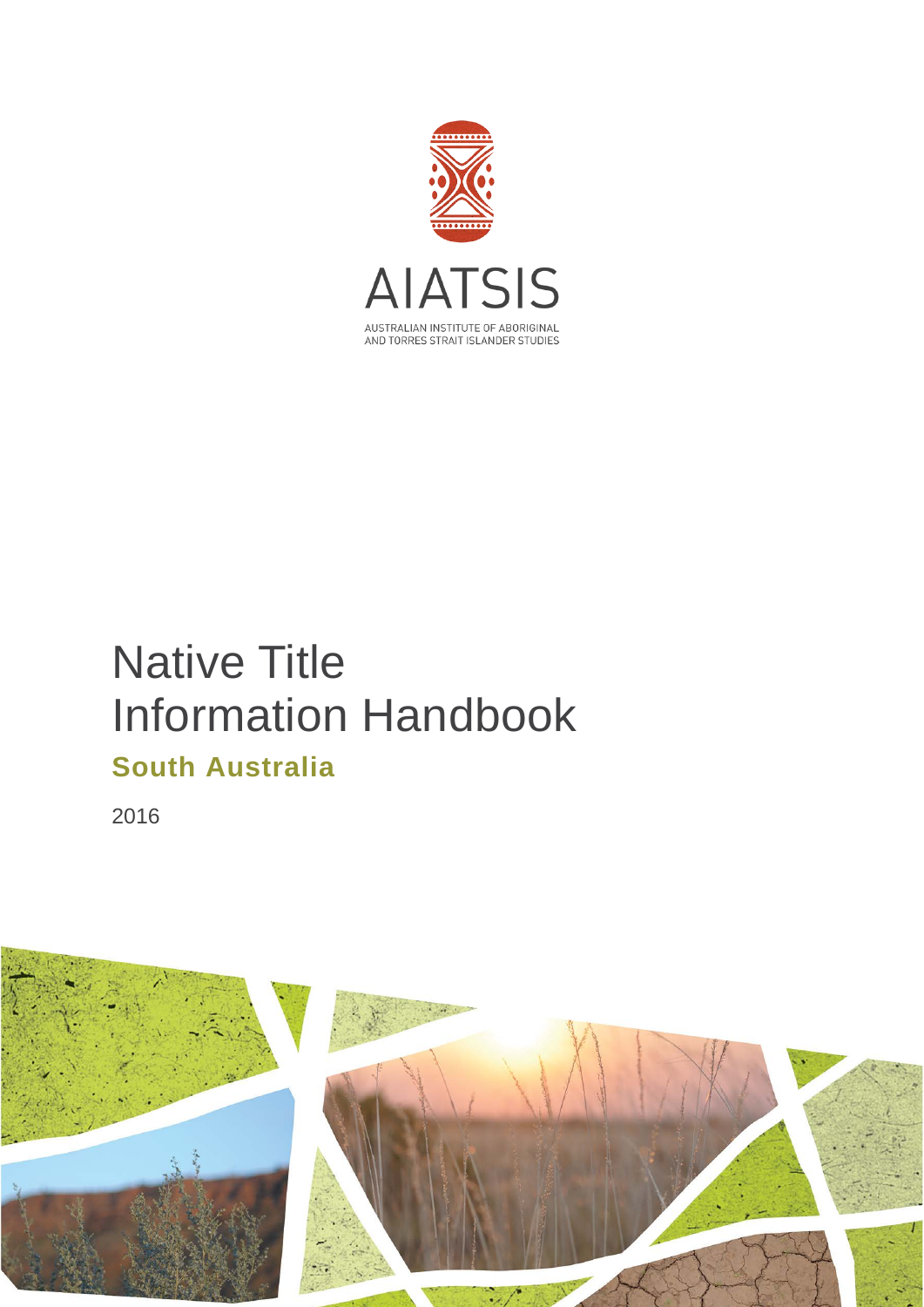© Australian Institute of Aboriginal and Torres Strait Islander Studies

AIATSIS acknowledges the funding support of the Department of the Prime Minister and Cabinet.

The Native Title Research Unit (NTRU) acknowledges the generous contributions of peer reviewers and welcomes suggestions and comments about the content of the Native Title Information Handbook (the Handbook). The Handbook seeks to collate publicly available information about native title and related matters. The Handbook is intended as an introductory guide only and is not intended to be, nor should it be, relied upon as a substitute for legal or other professional advice. If you are aware that this publication contains any errors or omissions please contact us. Views expressed in the Handbook are not necessarily those of AIATSIS.

Australian Institute of Aboriginal and Torres Strait Islander Studies (AIATSIS)

GPO Box 553, Canberra ACT 2601

**Phone** 02 6261 4223 **Fax** 02 6249 7714 **Email** [research@aiatsis.gov.au](mailto:research@aiatsis.gov.au)

**Web** [www.aiatsis.gov.au](http://www.aiatsis.gov.au/) 

#### **National Library of Australia Cataloguing-in-Publication entry**

| Title:        | Native title information handbook: South Australia / Australian Institute<br>of Aboriginal and Torres Strait Islander Studies. Native Title Research<br>Unit.                                                               |
|---------------|-----------------------------------------------------------------------------------------------------------------------------------------------------------------------------------------------------------------------------|
| ISBN:         | 9781922102546 (ebook)                                                                                                                                                                                                       |
| Subjects:     | Native title (Australia)--South Australia--Handbooks, manuals, etc.<br>Aboriginal Australians--Land tenure--South Australia.<br>Land use--Law and legislation--South Australia.<br>Aboriginal Australians--South Australia. |
|               | Other Creators/Contributors: Australian Institute of Aboriginal and Torres Strait Islander Studies.<br>Native Title Research Unit.                                                                                          |
| Dewey Number: | 346.94230432                                                                                                                                                                                                                |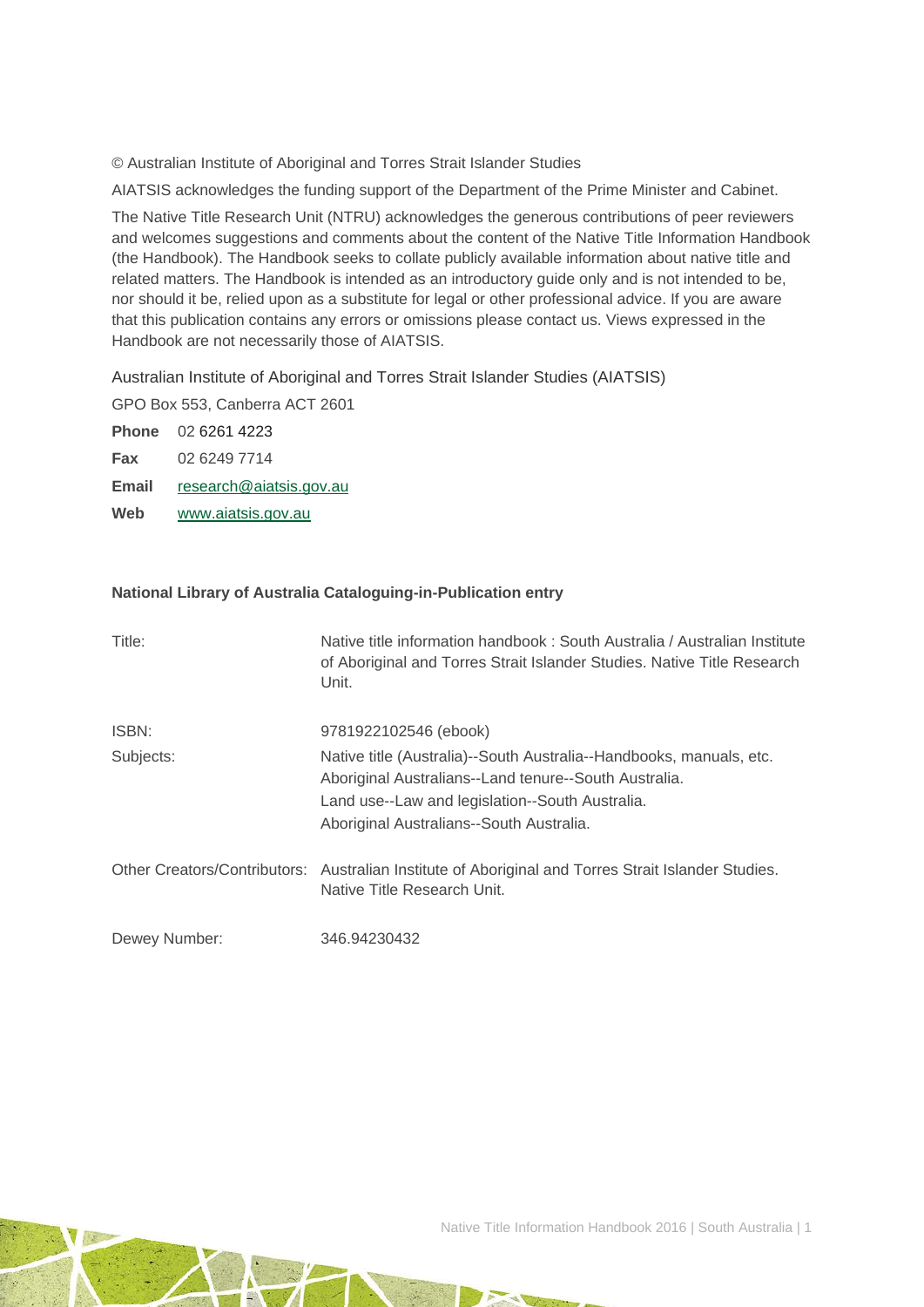# **Contents**

| 2. |  |
|----|--|
| 3. |  |
| 4. |  |
| 5. |  |
| 6. |  |
| 7. |  |
| 8. |  |
| 9. |  |
|    |  |
|    |  |
|    |  |
|    |  |
|    |  |
|    |  |
|    |  |

© Australian Institute of Aboriginal and Torres Strait Islander Studies

GPO Box 553 Canberra ACT 2601 **P** 02 6261 4223 **F** 02 6249 7714 **E** [research@aiatsis.gov.au](mailto:research@aiatsis.gov.au) AIATSIS acknowledges the funding support of the Department of the Prime Minister and Cabinet.

The Native Title Research Unit (NTRU) acknowledges the generous contributions of peer reviewers and welcomes suggestions and comments about the content of the Native Title Information Handbook (the Handbook). The Handbook seeks to collate publicly available information about native title and related matters. The Handbook is intended as an introductory guide only and is not intended to be, nor should it be, relied upon as a substitute for legal or other professional advice. If you are aware that this publication contains any errors or omissions please contact us. Views expressed in the Handbook are not necessarily those of AIATSIS.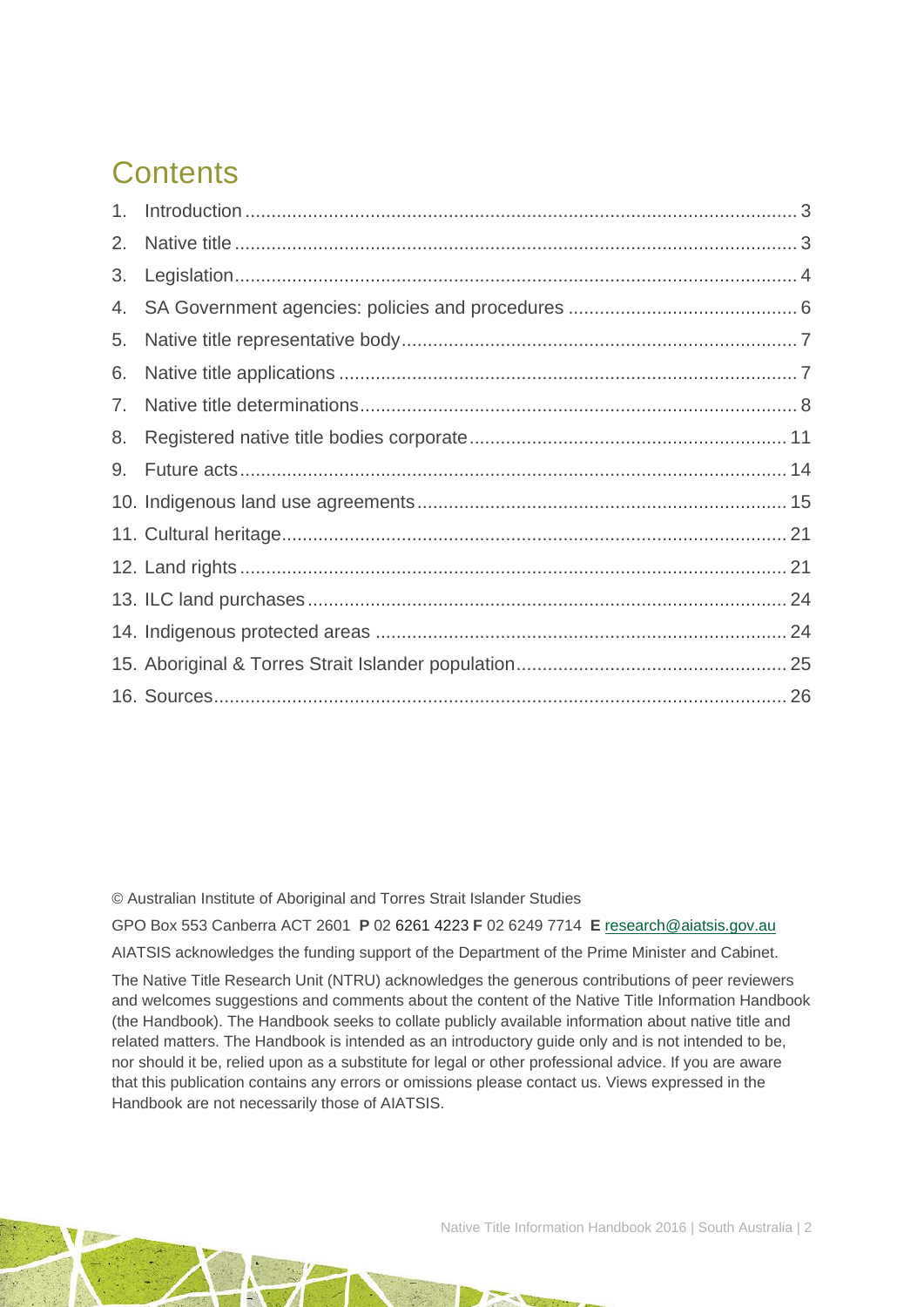# <span id="page-3-0"></span>1. Introduction

South Australia has a significant area of determined native title lands, although this is predominantly non-exclusive. Native title had been recognised over 512,038 km<sup>2</sup> or approximately 96% of the State with  $6.079 \text{km}^2$  being exclusive possession lands. In December 2015, 15 registered prescribed bodies corporate had been set up to hold on trust or manage that land on behalf of the native title holders. At that time, there had been 26 native title determinations in South Australia, comprising 25 claimant determinations and one compensation determination that was resolved by settlement.

A significant area of the state is also covered by land rights under the *[Anangu](http://www.austlii.edu.au/au/legis/sa/consol_act/apylra1981489/)  [Pitjantjatjara Yankunytjatjara Land Rights Act 1981](http://www.austlii.edu.au/au/legis/sa/consol_act/apylra1981489/)* (SA) the *[Maralinga Tjarutja Land](http://www.austlii.edu.au/au/legis/sa/consol_act/mtlra1984283/)  [Rights Act 1984](http://www.austlii.edu.au/au/legis/sa/consol_act/mtlra1984283/)* (SA) and the *[Aboriginal Lands Trust Act 2013](http://www.austlii.edu.au/au/legis/sa/consol_act/alta2013237/)* (SA).

The [Crown Solicitor's Office](http://www.agd.sa.gov.au/about-agd/departments-and-divisions/legal-services/crown-solicitors-office/about-crown-solicitors) within the [Attorney-General's Department](http://www.agd.sa.gov.au/) provides legal advice and services relating to native title claims in South Australia. [South Australian](http://www.nativetitlesa.org/)  [Native Title Services](http://www.nativetitlesa.org/) is the native title service provider for the state.

## <span id="page-3-1"></span>2. Native title

Native title is the recognition in Australian law, under the *[Native Title Act 1993](http://www.austlii.edu.au/au/legis/cth/consol_act/nta1993147/)* (Cth) (NTA), that Aboriginal and Torres Strait Islander peoples had a system of law and ownership of their lands before European settlement. The historic High Court decision in *[Mabo and Others v State of Queensland \(No 2\)](http://www.austlii.edu.au/au/cases/cth/HCA/1992/23.html)* [1992] HCA 23; (1992) [175 CLR 1](http://www.austlii.edu.au/au/cases/cth/HCA/1992/23.html) (*Mabo*) was the first recognition that native title continues to exist through the common law in Australia. The native title of a particular group is defined by the traditional laws and customs observed by that group of people.

[Section 223](http://www.austlii.edu.au/au/legis/cth/consol_act/nta1993147/s223.html) of the NTA defines the native title rights and interests that are the subject of a determination of native title under [s 225](http://www.austlii.edu.au/au/legis/cth/consol_act/nta1993147/s225.html) of the Act. In s 223(1), the term 'native title or native title rights and interests' means the communal, group or individual rights and interests of Aboriginal peoples or Torres Strait Islanders in relation to land or waters, where:

- o the rights and interests are possessed under the traditional laws acknowledged, and the traditional customs observed, by the Aboriginal peoples or Torres Strait Islanders; and
- o the Aboriginal peoples or Torres Strait Islanders, by those laws and customs, have a connection with the land or waters; and
- o the rights and interests are recognised by the common law of Australia.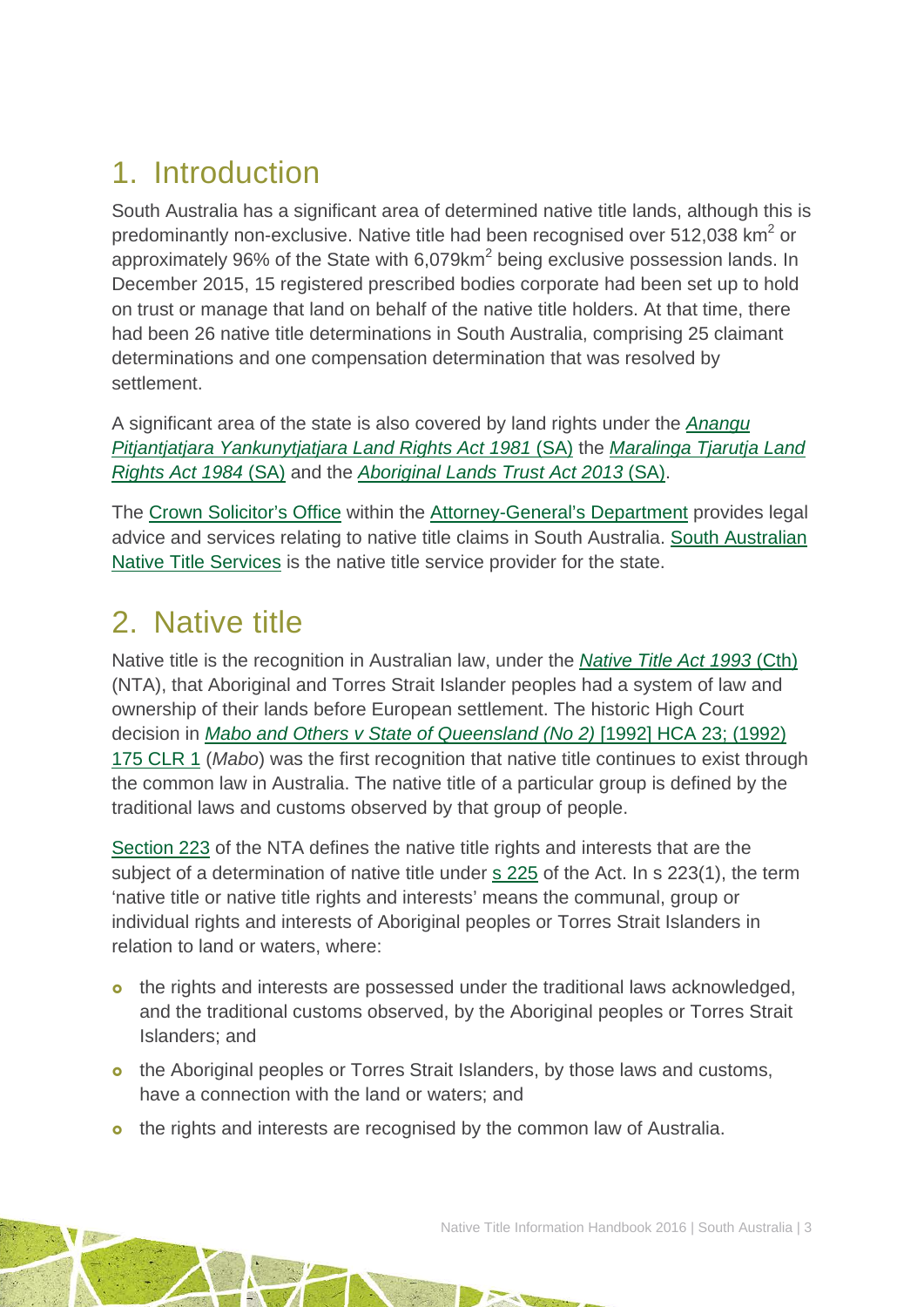The significance of the *Mabo* decision lies in the recognition that native title is a preexisting right, inherent to Indigenous peoples by virtue of their distinct identity as first owners and occupiers of the land and their continuing systems of law. Native title is not a grant or right that is created by the Australian government nor is it dependent upon the government for its existence, although it is dependent on recognition by the common law in order to be enforceable in the Australian legal system. This distinguishes native title from other legislative land rights systems that operate in Australia whereby the government grants the title. Native title may be recognised in places where Aboriginal and Torres Strait Islander people continue to follow their traditional laws and customs and have maintained a link with their traditional country. Native title in each instance is recognised as having its source in, and deriving its content from, the laws of Aboriginal and Torres Strait Islander people. The rights and interests that are recognised as native title may vary from group to group, from one area to another, and may differ depending on what is claimed and what might be negotiated between all of the parties with an interest in the area under claim. Native title rights may include the exclusive possession, use and occupation of traditional country or non-exclusive native title rights such as the right to access and camp or the right to hunt and fish on traditional country. Native title rights do not extend over minerals or petroleum.

The Mabo decision recognised Aboriginal and Torres Strait Islander peoples' rights over their land, and also recognised the system of laws from which those rights are derived. As a result of the Mabo decision and the subsequent enactment of the NTA Aboriginal and Torres Strait Islander people can apply to the Federal Court of Australia to have their native title rights recognised under Australian law. Native title may be recognised in relation to vacant Crown land, state forests, national parks, public reserves, pastoral leases, beaches, foreshores and waters, government or other public land and Indigenous held land (under land rights legislation).

For more information refer to the [National Native Title Handbook.](http://aiatsis.gov.au/publications/products/native-title-information-handbooks)

## <span id="page-4-0"></span>3. Legislation

The *[Native Title Act 1993](http://www.austlii.edu.au/au/legis/cth/consol_act/nta1993147/)* (Cth) (NTA) is the Australian Government's legislative response to the High Court decision in *[Mabo](http://www.austlii.edu.au/au/cases/cth/HCA/1992/23.html)*, which recognised Indigenous Australians' rights and interests in land and waters according to their own traditional laws and customs under [s 223.](http://www.austlii.edu.au/au/legis/cth/consol_act/nta1993147/s223.html) The NTA provides the legal principles for the recognition of native title, the processes involved in having native title recognised and the role and responsibilities of the different bodies involved in this process.

Since it was introduced the NTA has been the subject of numerous reviews and legislative amendments. The annual native title reports of the Aboriginal and Torres Strait Islander Social Justice Commissioner provide detailed information about these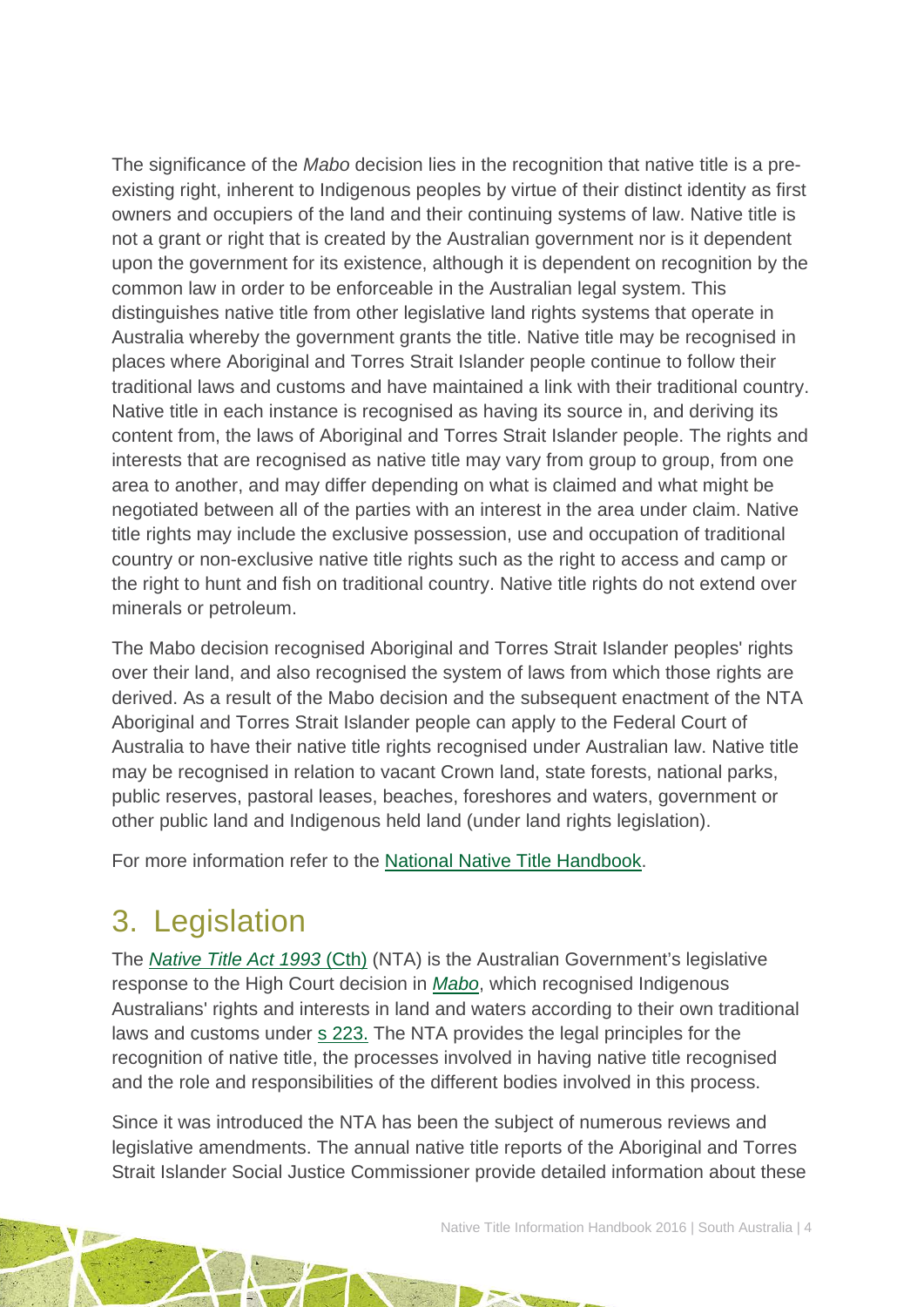reviews, reform processes and related legislative amendments, see: [Native Title](https://www.humanrights.gov.au/our-work/aboriginal-and-torres-strait-islander-social-justice/publications/native-title-reports)  [Reports](https://www.humanrights.gov.au/our-work/aboriginal-and-torres-strait-islander-social-justice/publications/native-title-reports) (1994-2012) and [Social Justice Reports](https://www.humanrights.gov.au/our-work/aboriginal-and-torres-strait-islander-social-justice/projects/social-justice-and-native) (2013-) on the [Australian Human](https://www.humanrights.gov.au/)  [Rights Commission](https://www.humanrights.gov.au/) website for more information. A review of the NTA was undertaken in 2015 by the Australian Law Reform Commission, see below for an overview or read the full report [here.](https://www.alrc.gov.au/publications/alrc126) A brief overview is also provided below.

### South Australian native title legislation

The South Australian (SA) Government implemented the *[Native Title \(South](http://www.austlii.edu.au/au/legis/sa/consol_act/ntaa1994318/)  [Australia\) Act 1994](http://www.austlii.edu.au/au/legis/sa/consol_act/ntaa1994318/)* (SA) (NTSAA) to validate past acts (s.32 and ss.32C-36). The South Australian Government later passed the *[Native Title \(South Australia\)](http://www.austlii.edu.au/au/legis/sa/num_act/ntaacaa84o2000682/)  [\(Validation and Confirmation\) Amendment Act 2000](http://www.austlii.edu.au/au/legis/sa/num_act/ntaacaa84o2000682/)* (SA) to incorporate provisions into the NTSAA to validate intermediate period acts (s.32A and ss.36A-36E). This Amendment Act also confirms the extinguishment of native title by certain past acts, including some [previous exclusive possession acts.](http://www.nntt.gov.au/Pages/Glossary.aspx) Unlike other jurisdictions, certain previous exclusive possession acts in South Australia do not extinguish native title. These acts are: a previous exclusive possession act subject to a reservation or condition expressly in favour of Aboriginal people; any leasehold interests acquired by the Indigenous Land Corporation; and scheduled interests that were no longer in existence as at 23 December 1996, certain leases granted under the [National Parks](http://www.austlii.edu.au/au/legis/sa/consol_act/npawa1972247/)  [and Wildlife Act 1972 \(SA\),](http://www.austlii.edu.au/au/legis/sa/consol_act/npawa1972247/) and other miscellaneous leases for grazing and cultivation.

Section 39 NTSAA confirms Crown ownership of all natural resources; the rights of the Crown to use, control and regulate the flow of water; and all existing fishing access rights as well as, public access to and enjoyment of waterways; beds, banks and foreshores of waterways; coastal waters; beaches; stock routes and areas that were public places as at 31 December 1993.

Under the NTA states and territories may also legislate to establish their own right to negotiate regimes, known as 'alternative procedures' or an [alternative to 'right to](http://www.ag.gov.au/LegalSystem/NativeTitle/Pages/StateAndTerritoryAlternativeToRightToNegotiate.aspx)  [negotiate'.](http://www.ag.gov.au/LegalSystem/NativeTitle/Pages/StateAndTerritoryAlternativeToRightToNegotiate.aspx) Such regimes must mirror the NTA regime and gain Commonwealth ministerial approval. SA has implemented an alternative right to negotiate regime under s [43](http://www.austlii.edu.au/au/legis/cth/consol_act/nta1993147/s43.html) of the NTA. Subdivision P of the NTA is entirely replaced by Part 9B of the *[Mining Act 1971](http://www5.austlii.edu.au/au/legis/sa/consol_act/ma197181/)* (SA). Other determinations refer to the *[Land Acquisition Act](http://www.austlii.edu.au/au/legis/sa/consol_act/laa1969174/)  [1969](http://www.austlii.edu.au/au/legis/sa/consol_act/laa1969174/)* (SA) and the *[Opal Mining Act 1995](http://www.austlii.edu.au/au/legis/sa/consol_act/oma1995121/)* (SA), see [State and Territory alternative to](http://www.ag.gov.au/LegalSystem/NativeTitle/Pages/StateAndTerritoryAlternativeToRightToNegotiate.aspx)  ['right to negotiate'](http://www.ag.gov.au/LegalSystem/NativeTitle/Pages/StateAndTerritoryAlternativeToRightToNegotiate.aspx) on the Attorney-General's Department website for more information. Other acts are still subject to the right to negotiate process under the NTA.

Under [s](http://www.austlii.edu.au/au/legis/sa/consol_act/ntaa1994318/s5.html) 5 of the NTSAA, both the [Supreme Court of South Australia](http://www.courts.sa.gov.au/courts/supreme/index.html) and the [Environment, Resources and Development \(ERD\) Court](http://www.courts.sa.gov.au/OurCourts/ERDCourt/Pages/default.aspx) have jurisdiction to determine 'native title questions'. In practice, however, all native title applications are filed and prosecuted in the Federal Court. Historically, only matters that relate to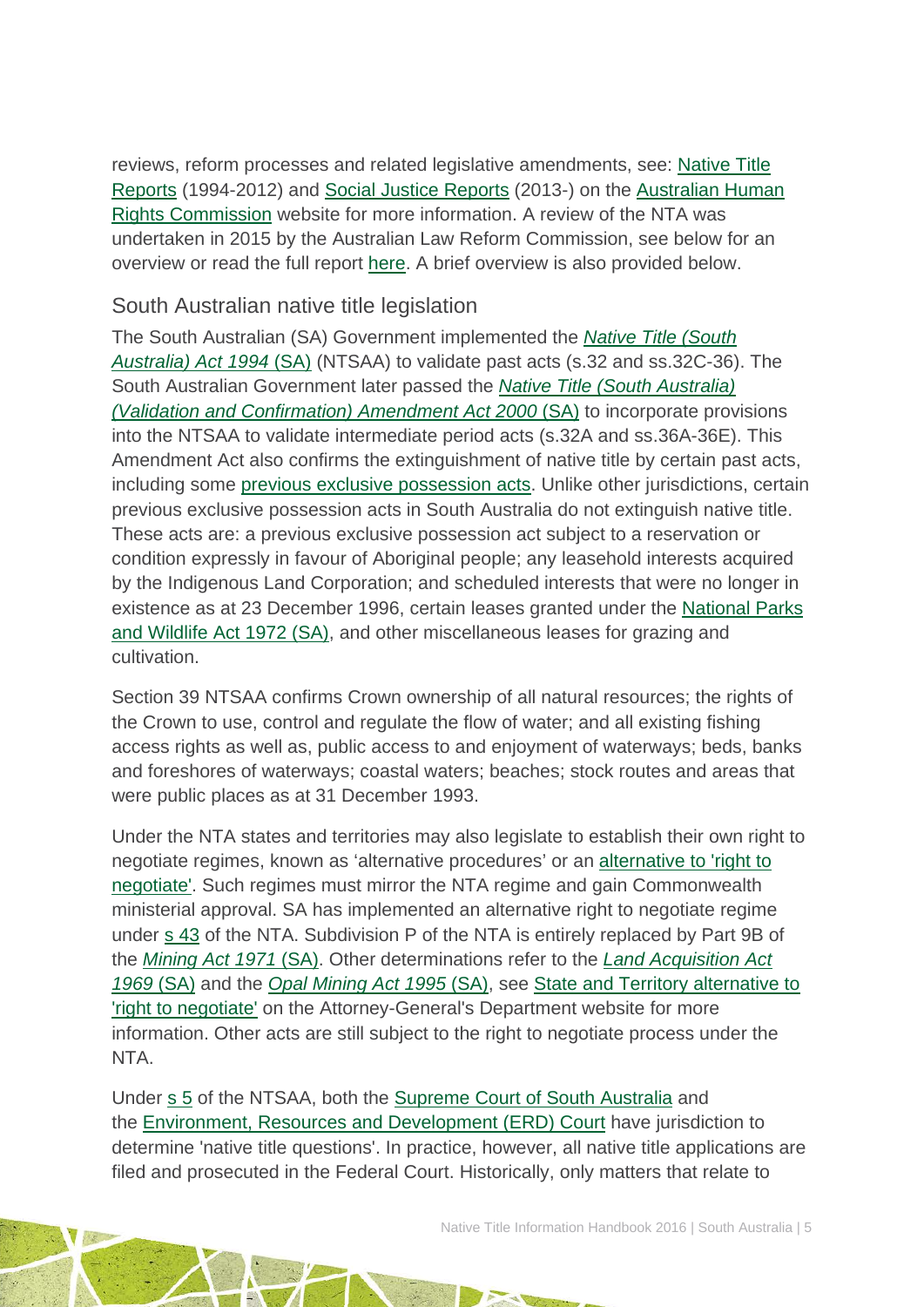South Australia's alternative regime in the *[Mining Act 1971](http://www.austlii.edu.au/au/legis/sa/consol_act/ma197181/)* (SA) are determined in the ERD Court or the Supreme Court of South Australia. See ERD Court [\(Native](http://www.courts.sa.gov.au/Lists/Court%20Rules/Attachments/38/Native%20Title%20Rules.pdf)  [Title\) Rules](http://www.courts.sa.gov.au/Lists/Court%20Rules/Attachments/38/Native%20Title%20Rules.pdf) on the [Courts Administration Authority of South Australia](http://www.courts.sa.gov.au/Pages/default.aspx) website.

### Related legislation

For information about legislation relating to Aboriginal cultural heritage and land rights see sections 10 and 11 below.

# <span id="page-6-0"></span>4. SA Government agencies: policies and procedures

Attorney-General's Department & Crown Solicitor's Office

The [Crown Solicitor's Office](http://www.agd.sa.gov.au/government/about-us/department/crown-solicitors-office) within the [Attorney-General's Department](http://www.agd.sa.gov.au/) provides legal advice and services relating to native title claims in South Australia. The Crown Solicitor's Office is also involved in the negotiation of Indigenous Land Use Agreements (ILUAs). [Target 44](http://saplan.org.au/targets/44-aboriginal-lands-native-title) of the [SA Government's Strategic Plan](http://saplan.org.au/) aims to resolve 80% of the State's native title claims by 2020. Since 2002, the SA Government has sought to resolve native title claims by negotiation rather than litigation.

### Department for Environment, Water and Natural Resources

The [Department of Environment, Water and Natural Resources,](http://www.environment.sa.gov.au/Home) in partnership with the [Natural Resources Management \(NRM\) Council](http://www.environment.sa.gov.au/about-us/boards-and-committees/Natural_Resources_Management_Council) and the eight [Natural Resources](http://www.environment.sa.gov.au/Conservation/Managing_natural_resources/Regional_Natural_Resources_Management_Boards)  [Management Boards,](http://www.environment.sa.gov.au/Conservation/Managing_natural_resources/Regional_Natural_Resources_Management_Boards) is primarily responsible for the management of natural resources in South Australia. The [Aboriginal Partnerships Unit](http://www.environment.sa.gov.au/managing-natural-resources/Park_management/Aboriginal_partnerships/Aboriginal_Partnerships_Unit) within the Department co-ordinates the development and implementation of parks and wildlife programs with Aboriginal traditional owners, through ILUAs, protecting and managing Aboriginal cultural heritage and cooperative parks management.

### Department of State Development

The [Department of State Development](http://www.dmitre.sa.gov.au/) hosts [Aboriginal Affairs and Reconciliation](http://www.statedevelopment.sa.gov.au/aboriginal-affairs/aboriginal-affairs-and-reconciliation/) which administers legislation relating to Aboriginal land and cultural heritage. See sections 10 and 11 below for more information. The [Minerals](http://minerals.statedevelopment.sa.gov.au/land_access/native_title_and_aboriginal_land) section of the [Department of State Development](http://www.dmitre.sa.gov.au/) website also provides information about land access issues relating to exploration and mining on native title lands.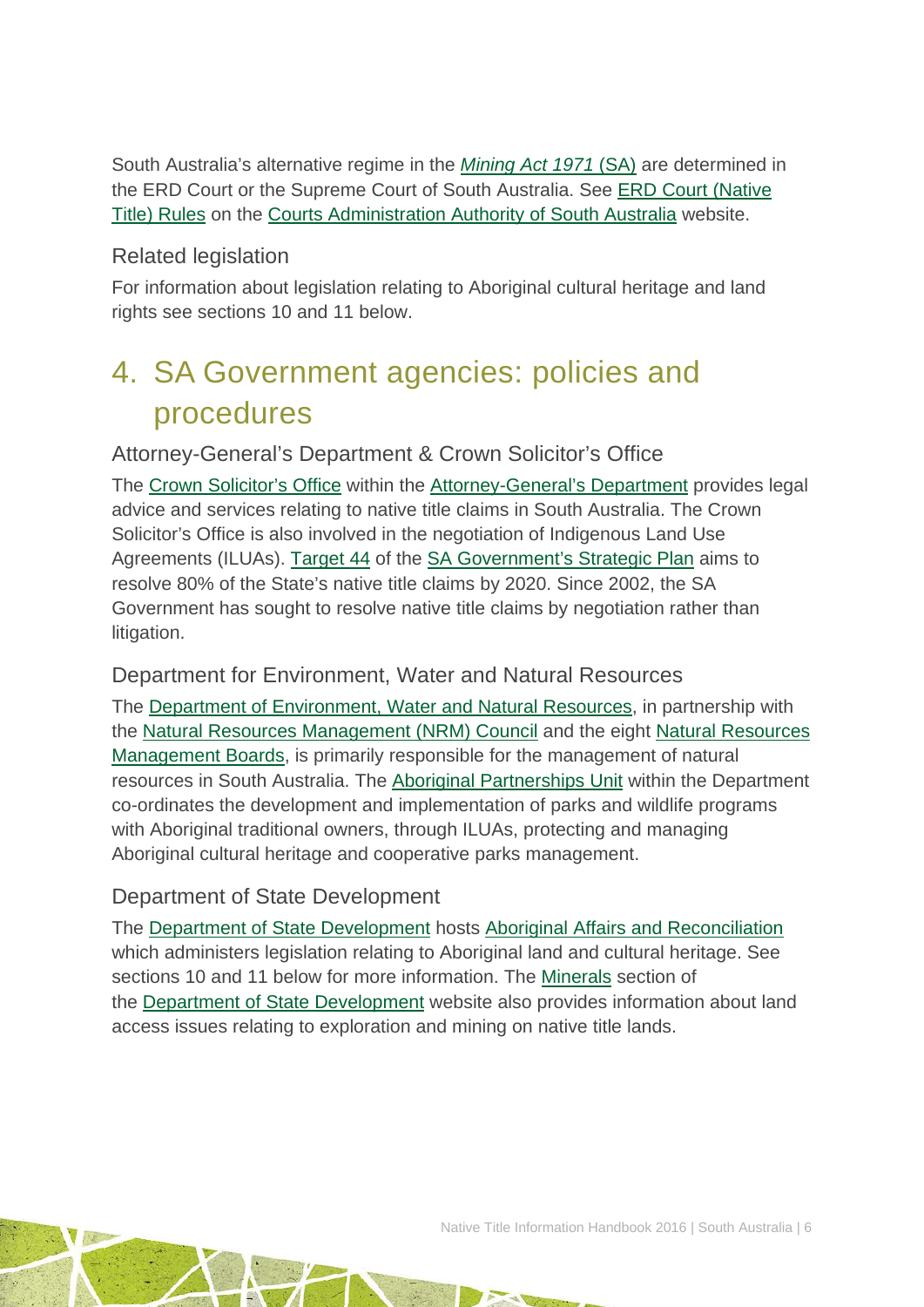# <span id="page-7-0"></span>5. Native title representative body

## **Overview**

Since 1 July 2008 native title services in South Australia have been provided by the native title service provider [South Australian Native Title Services \(SANTS\).](http://www.nativetitlesa.org/) SANTS is primarily funded by the Department of the Prime Minister and Cabinet (PM&C) under [s 203FE\(1\)](http://www.austlii.edu.au/au/legis/cth/consol_act/nta1993147/s203fe.html) of the NTA. The South Australian Government also funds SANTS with respect to ILUAs, consent determinations and other activities associated with its policy to resolve native title clams by consent where possible. See Table 1 below for SANTS' contact details.

### **Map**

The National Native Title Tribunal's (NNTT) [Representative Aboriginal/Torres Strait](http://www.nntt.gov.au/Maps/RATSIB_map.pdf)  [Islander body areas map \(PDF 661.17KB\)](http://www.nntt.gov.au/Maps/RATSIB_map.pdf) shows the geographic areas covered by native title representative bodies (NTRBs) and native title service providers (often both commonly called NTRBs) across Australia.

### **Table 1: SANTS contact details**

| <b>Street Address</b>                                   | <b>Postal Address</b>                    | <b>Phone</b>                   | Email                  |
|---------------------------------------------------------|------------------------------------------|--------------------------------|------------------------|
| Level 4<br>345 King William Street<br>Adelaide, SA 5000 | 345 King William St,<br>Adelaide SA 5000 | (08) 8110 2800<br>1800 010 360 | info@nativetitlesa.org |

# <span id="page-7-1"></span>6. Native title applications

## **Overview**

As at 31 December 2015 there had been 77 native title applications in SA comprising 70 claimant applications, three compensation applications and four non-claimant applications, see Table 2 below. For up to date information about native title applications and registered native title claimant applications use the [Search](http://www.nntt.gov.au/searchRegApps/NativeTitleClaims/Pages/default.aspx)  [applications and determinations](http://www.nntt.gov.au/searchRegApps/NativeTitleClaims/Pages/default.aspx) or [Search Register of native title claims](http://www.nntt.gov.au/searchRegApps/NativeTitleRegisters/Pages/Search-Register-of-Native-Title-Claims.aspx) tools on the NNTT website.

### **Table 2: Native title applications in South Australia**

| <b>Application Status Claimant Compensation Non-Claimant Total</b> |    |  |    |
|--------------------------------------------------------------------|----|--|----|
| Active                                                             | 19 |  |    |
| Other                                                              | 51 |  | 56 |
| All                                                                | 70 |  |    |

Source: <http://www.nntt.gov.au/searchRegApps/NativeTitleClaims/Pages/default.aspx> at 31 December 2015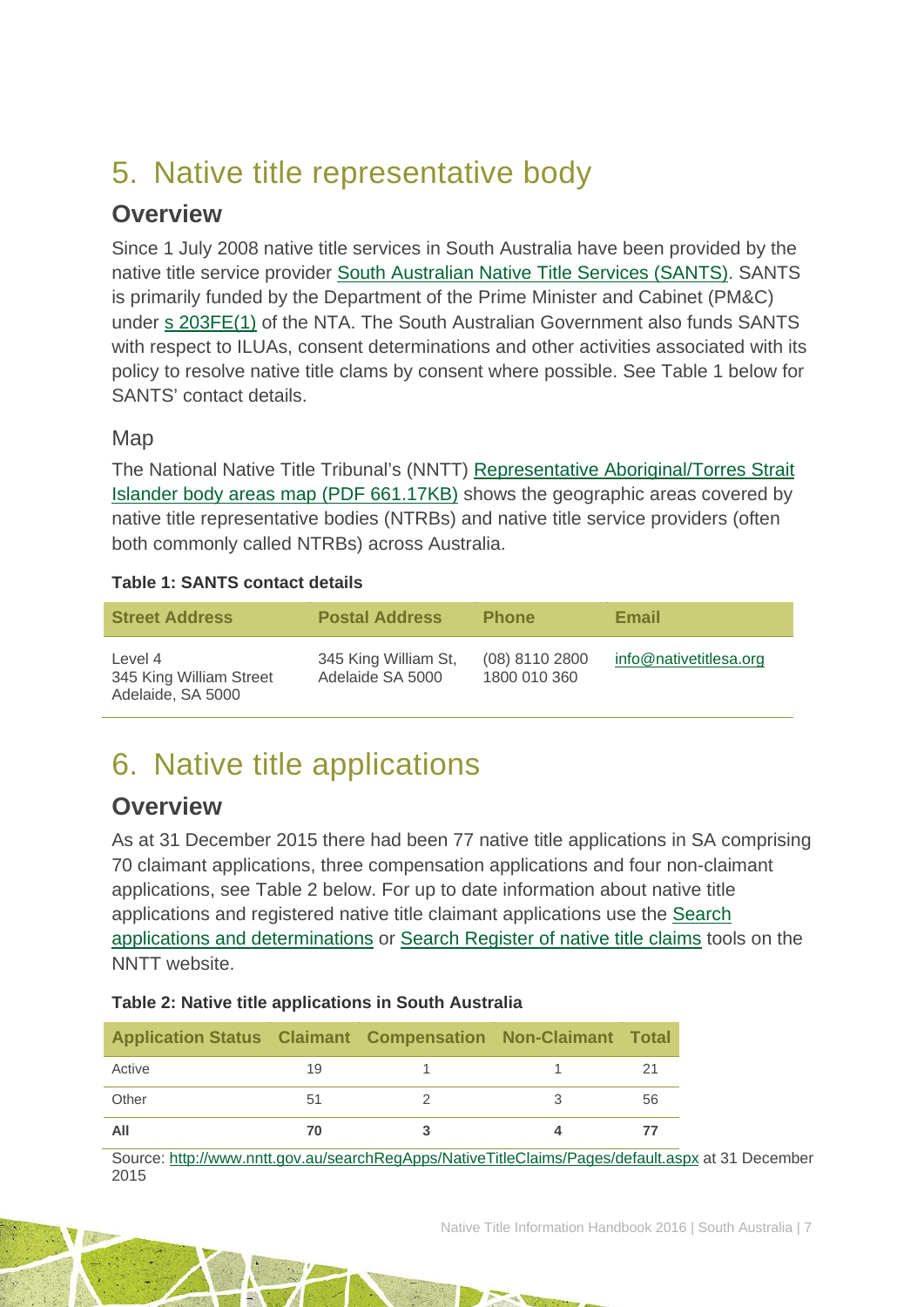Map

The NNTT's [South Australia native title applications & determination areas map](http://www.nntt.gov.au/Maps/SA_NTDA_Schedule.pdf)  [\(PDF 10.59MB\)](http://www.nntt.gov.au/Maps/SA_NTDA_Schedule.pdf) shows claimant applications (as per the native title determinations applications (NTDA) schedule as lodged in the Federal Court) and native title claimant determinations (as per the National Native Title Register). This NNTT map shows applications and determinations to the most recent quarter.

# <span id="page-8-0"></span>7. Native title determinations

## **Overview**

As at 31 December 2015 there had been 26 native title determinations in South Australia, comprising 25 claimant determinations and one compensation determination.

### Claimant determinations

As at 31 December 2015, native title had been found to exist in all or parts of the determination area in all of the 25 claimant determinations in South Australia. Summary Table 3 below provides links to information about these claimant determinations including: determination summaries on the [NNTT](http://www.nntt.gov.au/) website; relevant case law on the [Australasian Legal Information Institute \(Austlii\)](http://www.austlii.edu.au/) website (where available) and determination summaries on the [Agreements, Treaties and](http://www.atns.net.au/)  [Negotiated Settlements \(ATNS\)](http://www.atns.net.au/) website (where available) which also provide links to information about the native title claimants/holders and agreements involving them.

Native title claimant determinations map

See Map in section 5 above.

| <b>Short name</b><br>(NNTT<br>hyperlink)                     | Case name<br>(Austlii hyperlink)                        | <b>Date</b> | <b>Outcome</b>                                               | Legal<br><b>Process</b><br>(ATNS<br>hyperlink) |
|--------------------------------------------------------------|---------------------------------------------------------|-------------|--------------------------------------------------------------|------------------------------------------------|
| Yandruwandha/<br>Yawarrawarrka<br><b>Native Title Claim</b>  | Nicholls v State of South<br>Australia [2015] FCA 1407  | 16/12/2015  | Native tile exists in<br>parts of the<br>determination area  | Consent                                        |
| Adnyamathanha<br>No. 1                                       | Coulthard v State of South<br>Australia [2015] FCA 1379 | 08/12/2015  | Native tile exists in<br>parts of the<br>determination area  | Consent                                        |
| Adnyamathanha<br>People Native Title<br>Claim No. 3          | Coulthard v State of South<br>Australia [2015] FCA 1380 | 08/12/2015  | Native tile exists in<br>parts of the<br>determination area  | Consent                                        |
| The Wangkangurru/<br>Yarluyandi Native<br><b>Title Claim</b> | Ah Chee v State of South<br>Australia [2014] FCA 1048   | 03/10/2014  | Native title exists in<br>parts of the<br>determination area | Consent                                        |

### **Table 2: Native title claimant determinations**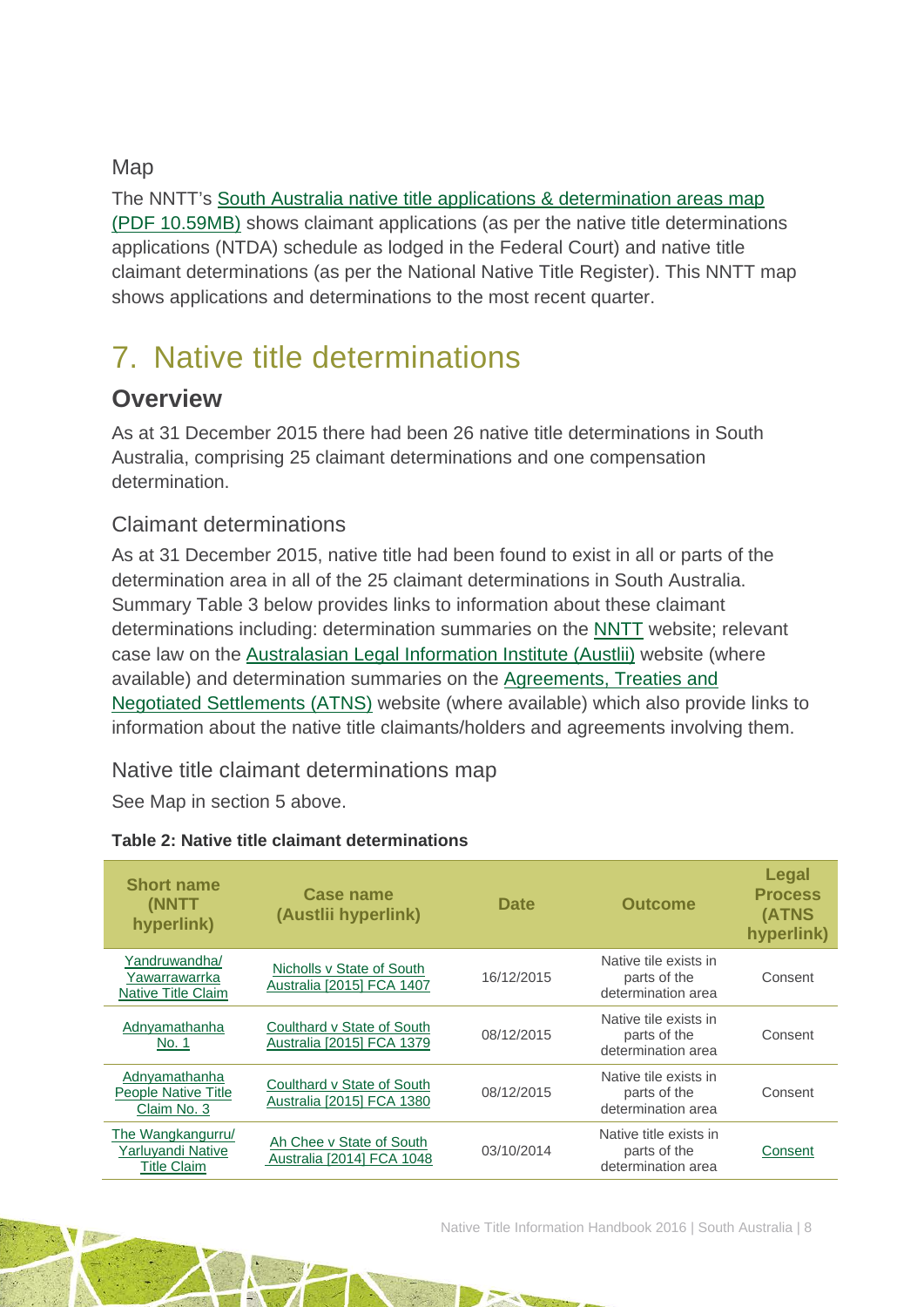| <b>Short name</b><br><b>(NNTT)</b><br>hyperlink)                                 | <b>Case name</b><br>(Austlii hyperlink)                                                                                                                   | <b>Date</b> | <b>Outcome</b>                                               | Legal<br><b>Process</b><br>(ATNS<br>hyperlink) |
|----------------------------------------------------------------------------------|-----------------------------------------------------------------------------------------------------------------------------------------------------------|-------------|--------------------------------------------------------------|------------------------------------------------|
| Kokatha People<br>(Part A)                                                       | Starkey v State of South<br>Australia [2014] FCA 924                                                                                                      | 01/09/2014  | Native title exists in<br>parts of the<br>determination area | Consent                                        |
| Dieri No.2 Native<br><b>Title Claim</b>                                          | Dieri No. 2 Native Title Claim<br>and State of South Australia<br>[2014] FCA 125                                                                          | 26/02/2014  | Native title exists in<br>parts of the<br>determination area | <b>Consent</b>                                 |
| Adnyamathanha No<br><u>1 - Stage 2</u>                                           | Coulthard v State of South<br>Australia [2014] FCA 124                                                                                                    | 25/02/2014  | Native title exists in<br>parts of the<br>determination area | <b>Consent</b>                                 |
| Adnyamathanha No<br>1 - Stage 3                                                  | Coulthard v State of South<br>Australia [2014] FCA 124                                                                                                    | 25/02/2014  | Native title exists in<br>parts of the<br>determination area | Consent                                        |
| <b>Far West Coast</b>                                                            | <b>Far West Coast Native Title</b><br>Claim v State of South<br>Australia (No 7) [2013] FCA<br>1285                                                       | 05/12/2013  | Native title exists in<br>parts of the<br>determination area | Consent                                        |
| <b>Tjayiwara Unmuru</b><br>Native Title Claim                                    | De Rose v State of South<br>Australia [2013] FCA 687                                                                                                      | 16/07/2013  | Native title exists in<br>parts of the<br>determination area | Consent                                        |
| Arabana People                                                                   | Dodd v State of South<br>Australia [2012] FCA 519                                                                                                         | 22/05/2012  | Native title exists in<br>parts of the<br>determination area | Consent                                        |
| Dieri                                                                            | Lander v State of South<br>Australia [2012] FCA 427                                                                                                       | 01/05/2012  | Native title exists in<br>parts of the<br>determination area | <b>Consent</b>                                 |
| <b>Gawler Ranges</b><br>People                                                   | McNamara on behalf of the<br>Gawler Ranges People v State<br>of South Australia [2011] FCA<br>1471                                                        | 19/12/2011  | Native title exists in<br>parts of the<br>determination area | Consent                                        |
| Eringa No. 2 and<br>Wangkangurru/Yarl<br>uyandi                                  | King on behalf of the Eringa<br>Native Title Claim Group and<br>the Eringa No 2 Native Title<br>Claim Group v State of South<br>Australia [2011] FCA 1387 | 13/12/2011  | Native title exists in<br>parts of the<br>determination area | Consent                                        |
| Eringa                                                                           | King on behalf of the Eringa<br>Native Title Claim Group v<br>State of South Australia [2011]<br><b>FCA 1386</b>                                          | 13/12/2011  | Native title exists in<br>parts of the<br>determination are  | Consent                                        |
| <b>First Peoples of the</b><br><b>River Murray &amp;</b><br><b>Mallee Region</b> | Turner v State of South<br>Australia [2011] FCA 1312                                                                                                      | 18/11/2011  | Native title exists in<br>parts of the<br>determination area | <b>Consent</b>                                 |
| <b>Antakirinja Matu-</b><br>Yankunytjatjara                                      | Lennon on behalf of the<br>Antakirinja Matu-<br>Yankunytjatjara Native Title<br>Claim Group v The State of<br>South Australia [2011] FCA<br>474           | 11/05/2011  | Native title exists in<br>parts of the<br>determination area | Consent                                        |
| Adnyamathanha<br>People No. 2                                                    | Adnyamathanha No 1 Native<br><b>Title Claim Group v The State</b><br>of South Australia (No 2)                                                            | 30/03/2009  | Native title exists in<br>parts of the<br>determination area | <b>Consent</b>                                 |

 $\mathcal{A}_{\text{eff}}$ 

 $\frac{1}{2}$ 

 $\rightarrow$ 

Native Title Information Handbook 2016 | South Australia | 9

e. Y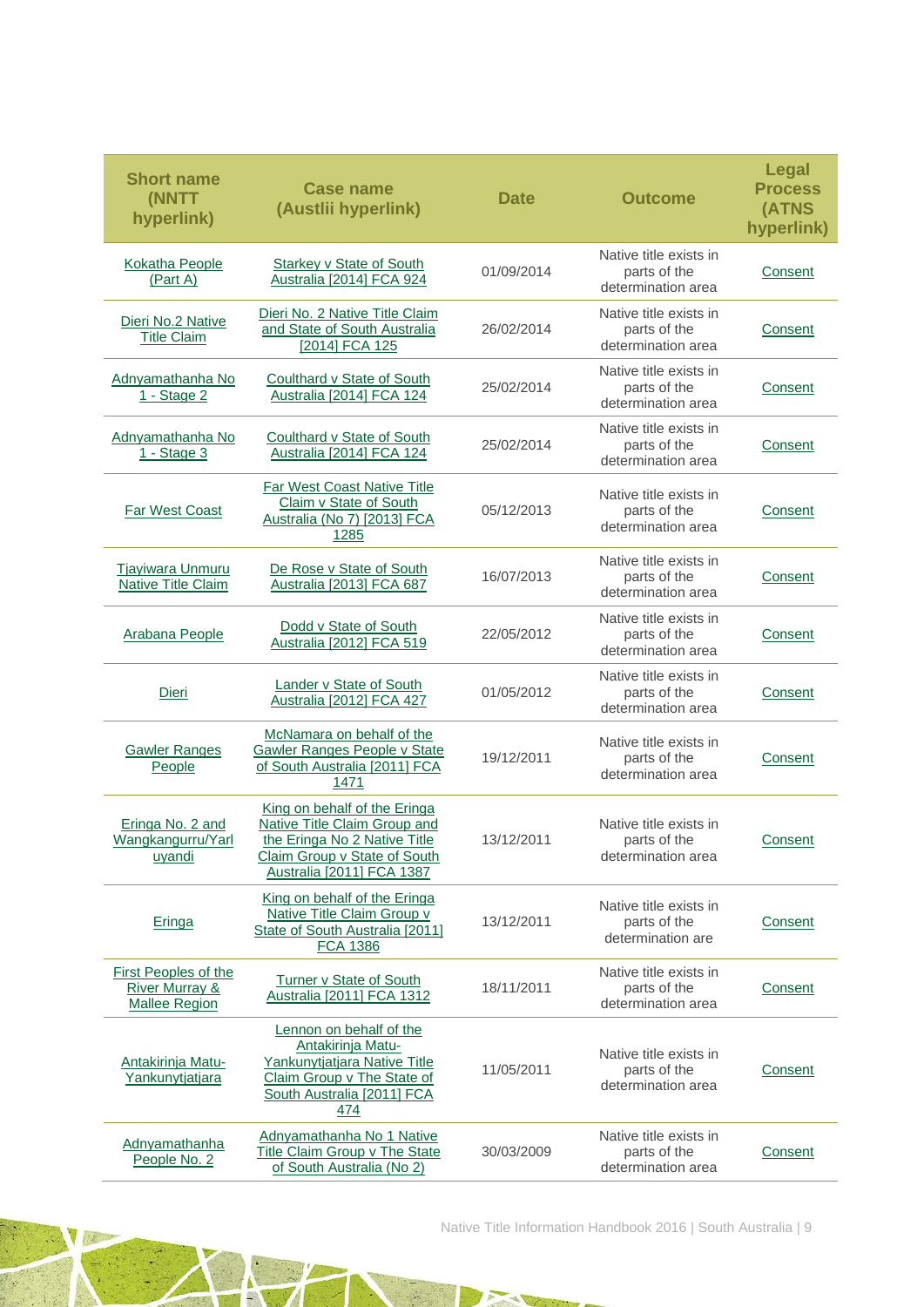| <b>Short name</b><br>(NNTT<br>hyperlink)                      | <b>Case name</b><br>(Austlii hyperlink)                                                                                                                                             | <b>Outcome</b><br><b>Date</b> |                                                              | <b>Legal</b><br><b>Process</b><br>(ATNS<br>hyperlink) |
|---------------------------------------------------------------|-------------------------------------------------------------------------------------------------------------------------------------------------------------------------------------|-------------------------------|--------------------------------------------------------------|-------------------------------------------------------|
|                                                               | [2009] FCA 359                                                                                                                                                                      |                               |                                                              |                                                       |
| Adnyamathanha<br>People No. 1<br>(Angepena Pastoral<br>Lease) | Adnyamathanha No. 1 Native<br>Title Claim Group v The State<br>of South Australia (No.<br>2) [2009] FCA 359                                                                         | 30/03/2009                    | Native title exists in<br>parts of the<br>determination area | Consent                                               |
| Adnyamathanha<br>People No. 1<br>(Stage 1)                    | Adnyamathanha No. 1 Native<br>Title Claim Group v The State<br>of South Australia (No. 2)<br>[2009] FCA 359                                                                         | 30/03/2009                    | Native title exists in<br>parts of the<br>determination area | Consent                                               |
| Eringa Part A<br>Proceeding                                   | Eringa, Eringa No.2,<br>Wangkangurru/Yarluyandi and<br>Irrwanyere Mt Dare Native Title<br>Claim Groups v The State of<br>South Australia [2008] FCA<br>1370                         | 11/09/2008                    | Native title exists in<br>parts of the<br>determination area | Consent                                               |
| Wangkangurru/<br>Yarluyandi Part A<br>Proceeding              | Eringa, Eringa No.2,<br>Wangkangurru/Yarluyandi and<br>Irrwanyere Mt Dare Native Title<br>Claim Groups v The State of<br>South Australia [2008] FCA<br>1370                         | 11/09/2008                    | Native title exists in<br>parts of the<br>determination area | Consent                                               |
| Irrwanyere Mt Dare<br><b>Native Title</b><br>Determination    | Eringa, Eringa No 2,<br>Wangkangurru/ Yarluyandi and<br>Irrwanyere Mt Dare Native Title<br>Claim Groups v The State of<br>South Australia [2008] FCA<br>1370                        | 11/09/2008                    | Native title exists in<br>parts of the<br>determination area | Consent                                               |
| Yankunytjatjara/<br>Antakirinja                               | Yankunytjatjara/Antakirinja<br>Native Title Claim Group v The<br>State of South Australia [2006]<br><b>FCA 1142</b>                                                                 | 28/08/2006                    | Native title exists in<br>parts of the<br>determination area | Consent                                               |
| De Rose Hill                                                  | De Rose v State of South<br>Australia (No 2) [2005] FCAFC<br>110<br>De Rose v State of South<br>Australia [2003] FCAFC 286<br>De Rose v State of South<br>Australia [2002] FCA 1342 | 08/06/2005                    | Native title exists in<br>parts of the<br>determination area | Litigated                                             |

Sources: [http://www.atns.net.au/default.asp,](http://www.atns.net.au/default.asp)<http://www.austlii.edu.au/> & [http://www.nntt.gov.au/searchRegApps/NativeTitleClaims/Pages/default.aspx](http://www.nntt.gov.au/searchRegApps/NativeTitleClaims/Pages/default.aspx%20at%2031%20December%202015) at 31 December 2015

### Compensation determination

As at 31 December 2015, there had been one compensation determination in South Australia. Summary Table 4 below provides links to information about this determination including determination summaries on the [NNTT](http://www.nntt.gov.au/) website; relevant case law on the [Austlii](http://www.austlii.edu.au/) website (where available) and determination summaries on the [ATNS](http://www.atns.net.au/) website (where available).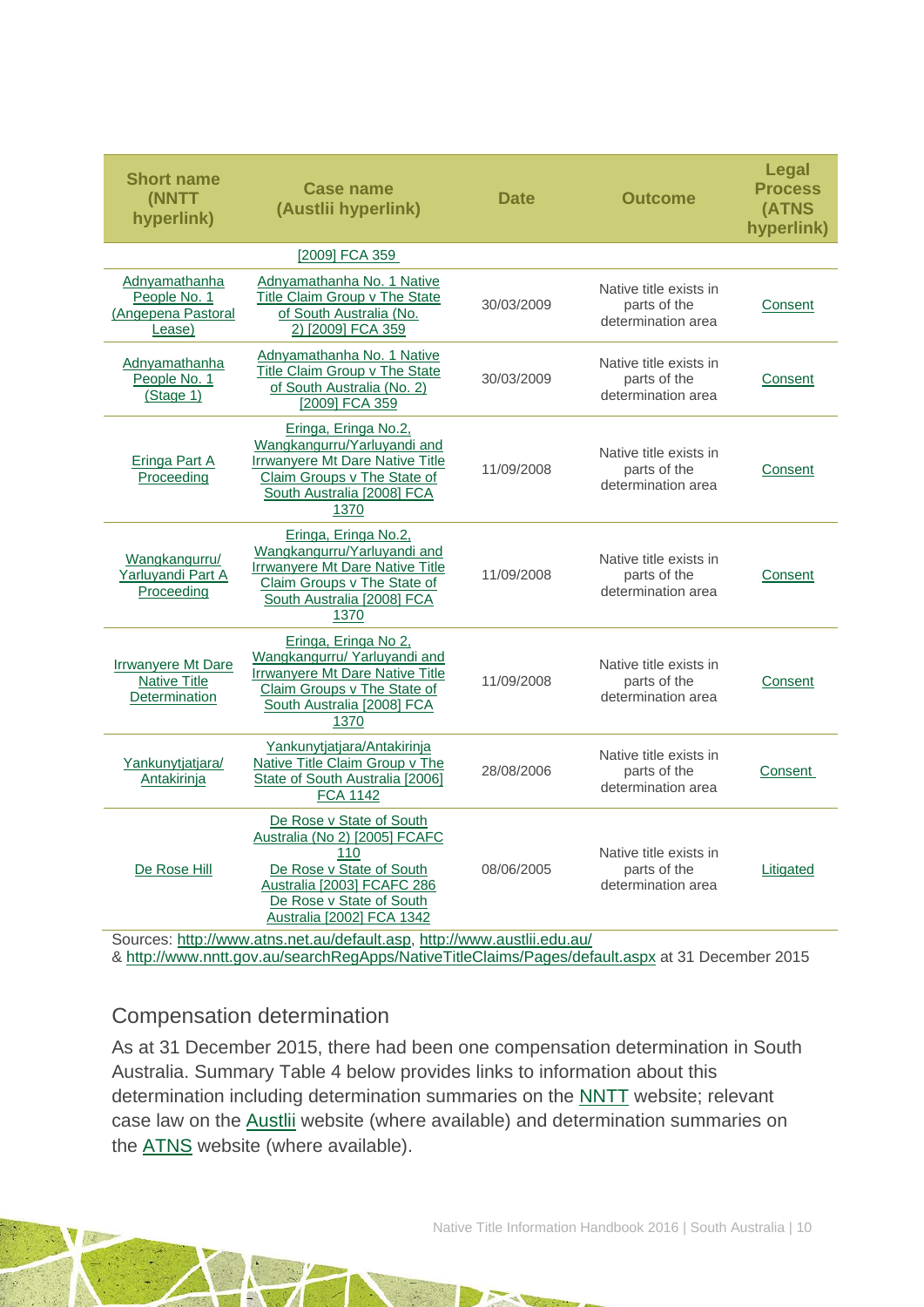#### **Table 4: Native title compensation determination**

| <b>Short name</b><br>(NNTT)<br>hyperlink)                                         | <b>Case name</b><br>(Austlii hyperlink) | <b>Date</b> | <b>Outcome</b>                 | Legal<br><b>Process</b><br>(ATNS<br>hyperlink) |  |  |
|-----------------------------------------------------------------------------------|-----------------------------------------|-------------|--------------------------------|------------------------------------------------|--|--|
| De Rose Hill<br>Compensation<br>De Rose y State of South Australia<br>Application |                                         | 19/03/2013  | Native title does not<br>exist | Consent                                        |  |  |
| Sources: http://www.atns.net.au/default.asp, http://www.austlii.edu.au/           |                                         |             |                                |                                                |  |  |

& [http://www.nntt.gov.au/searchRegApps/NativeTitleClaims/Pages/default.aspx](http://www.nntt.gov.au/searchRegApps/NativeTitleClaims/Pages/default.aspx%20at%2031%20December%202015) at December 2015

For up to date information about native title determinations use the [Search](http://www.nntt.gov.au/searchRegApps/NativeTitleClaims/Pages/default.aspx)  [applications and determinations](http://www.nntt.gov.au/searchRegApps/NativeTitleClaims/Pages/default.aspx) or the [Search national native title register](http://www.nntt.gov.au/searchRegApps/NativeTitleRegisters/Pages/Search-National-Native-Title-Register.aspx) tools on the NNTT website. The [NTRU](http://aiatsis.gov.au/research/research-themes/native-title) also provides information about native title determinations in its monthly ['What's New'](http://aiatsis.gov.au/research/research-themes/native-title/publications/whats-new) service.

### More information

The Productivity Commission's [Overcoming Indigenous Disadvantage: Key](http://www.pc.gov.au/research/recurring/overcoming-indigenous-disadvantage/key-indicators-2014)  [Indicators 2014](http://www.pc.gov.au/research/recurring/overcoming-indigenous-disadvantage/key-indicators-2014) report (using data provided by the NNTT) includes information about the proportion of land where native title has been found to exist wholly or partially; or has been extinguished (as at 30 June for 2004-2013), see [Chapter 9 \(PDF](http://www.pc.gov.au/research/recurring/overcoming-indigenous-disadvantage/key-indicators-2014/09-key-indicators-2014-chapter9.pdf) 5.36MB) (section 9.2 and Table 9A.2.3).

## <span id="page-11-0"></span>8. Registered native title bodies corporate

### **Overview**

Under ss 55-57 of the *[Native Title Act 1993](http://www.austlii.edu.au/au/legis/cth/consol_act/nta1993147/)* (Cth), native title groups are required to nominate a Prescribed Body Corporate (PBC) to hold (as trustee) or manage (as agent) their native title following a determination that native title exists. A nominated PBC is entered onto the [National Native Title Register](http://www.nntt.gov.au/searchRegApps/NativeTitleRegisters/Pages/Search-National-Native-Title-Register.aspx) and at this point the corporation becomes known as a Registered Native Title Body Corporate (RNTBC). RNTBCs and PBCs are often commonly both referred to as PBCs.

As at 31 December 2015, there were 15 RNTBCs in South Australia. Table 5 below provides links to information about these RNTBCs on the [Native Title Corporations](http://www.nativetitle.org.au/)  [\(NTC\)](http://www.nativetitle.org.au/) website, the [Agreements, Treaties and Negotiated Settlements \(ATNS\)](http://www.atns.net.au/) website (where available) and native title determination information on the [National](http://www.nntt.gov.au/)  [Native Title Tribunal \(NNTT\)](http://www.nntt.gov.au/) website.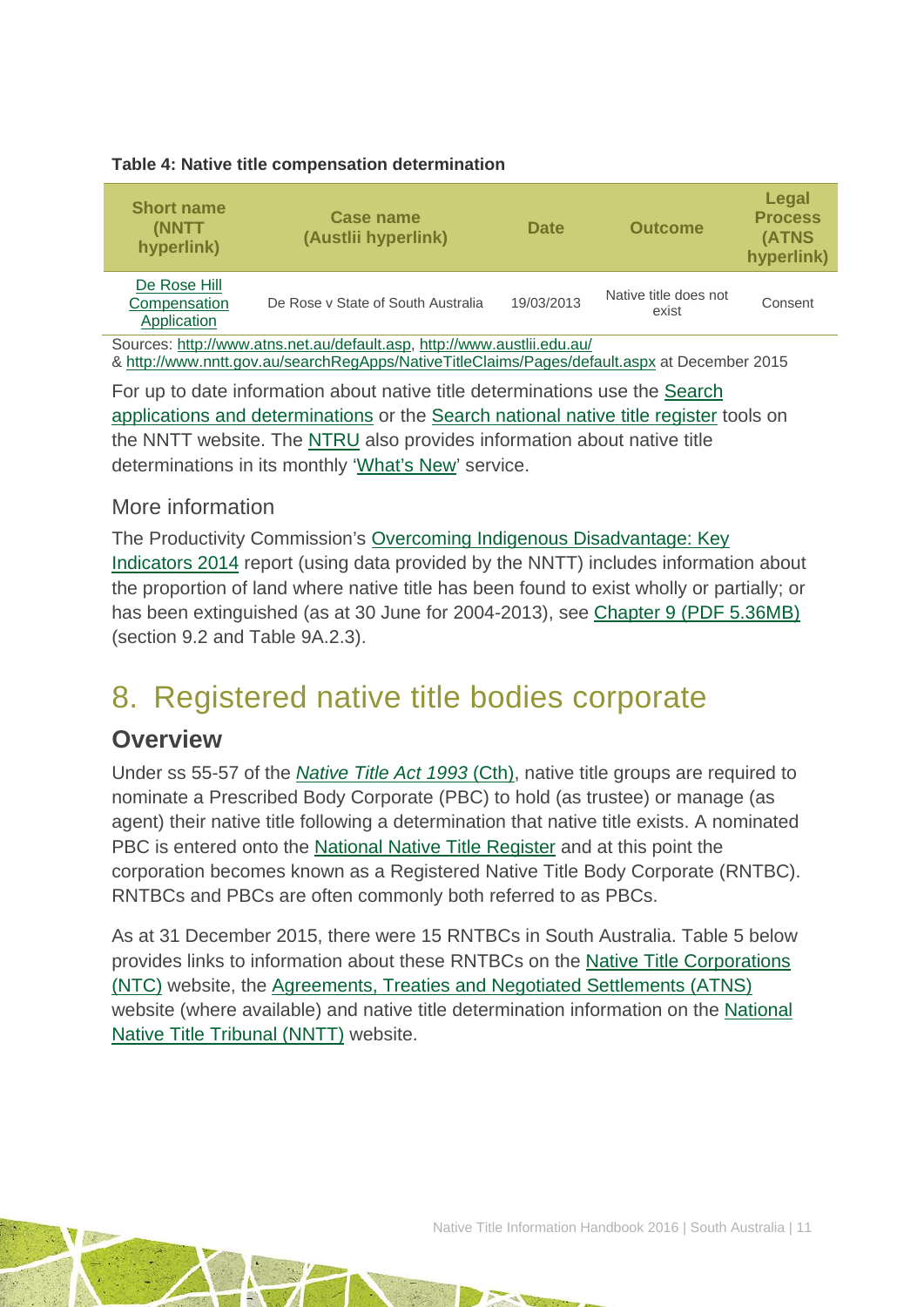#### **Table 5: Registered Native Title Bodies Corporate in South Australia (listed in alphabetical order)**

| <b>RNTBC Name</b><br>(NTC hyperlink)                                                         | <b>Determination/s</b><br>date | <b>Related determination/s</b><br>(short name NNTT hyperlink)                                                                 | <b>Type of RNTBC</b><br>(ATNS hyperlink) |  |
|----------------------------------------------------------------------------------------------|--------------------------------|-------------------------------------------------------------------------------------------------------------------------------|------------------------------------------|--|
| Adnyamathanha                                                                                | 30/03/2009                     | Adnyamathanha People No. 1 (Stage 1)<br>Adnyamathanha People No. 1<br>(Angepena Pastoral Lease)<br>Adnyamathanha People No. 2 |                                          |  |
| <b>Traditional Lands</b><br><b>Association (Aboriginal</b><br>Corporation) RNTBC             | 25/02/2014                     | Adnyamathanha No 1 - Stage 2<br>Adnyamathanha No 1 - Stage 3                                                                  | Agent                                    |  |
|                                                                                              | 08/12/2015                     | Adnyamathanha No. 1<br>Adnyamathanha People Native Title<br>Claim No. 3                                                       |                                          |  |
| <b>Antakiringa Matu-</b><br>Yankunytjatjara<br><b>Aboriginal Corporation</b><br><b>RNTBC</b> | 11/05/2011                     | Antakirinja Matu-Yankunytjatjara People                                                                                       | Agent                                    |  |
| Arabana Aboriginal<br><b>Corporation RNTBC</b>                                               | 22/05/2012                     | Arabana People                                                                                                                | Agent                                    |  |
| De Rose Hill - Ilpalka<br><b>Aboriginal Corporation</b><br><b>RNTBC</b>                      | 08/06/2005                     | De Rose Hill                                                                                                                  | <b>Agent</b>                             |  |
| The Dieri Aboriginal                                                                         | 26/02/2014                     | Dieri No.2 Native Title Claim                                                                                                 | Agent                                    |  |
| <b>Corporation RNTBC</b>                                                                     | 01/05/2012                     | Dieri                                                                                                                         |                                          |  |
| <b>Far West Coast</b><br>Aboriginal Corporation<br><b>RNTBC</b>                              | 05/12/2013                     | <b>Far West Coast</b>                                                                                                         | Agent                                    |  |
| <b>Gawler Ranges</b><br><b>Aboriginal Corporation</b><br><b>RNTBC</b>                        | 19/12/2011                     | <b>Gawler Ranges People</b>                                                                                                   | <b>Agent</b>                             |  |
| <b>Irrwanyere Aboriginal</b><br><b>Corporation RNTBC</b>                                     | 11/09/2008                     | Irriwanyere Mt Dare Native Title<br>Determination<br>Wangkangurru/Yarluyandi Part A<br>Proceeding<br>Eringa Part A Proceeding | Agent                                    |  |
|                                                                                              | 13/12/2011                     | Eringa No 2 And<br>Wangkangurru/Yarluyandi                                                                                    |                                          |  |
| Kokatha Aboriginal<br><b>Corporation RNTBC</b>                                               | 01/09/2014                     | Kokatha People (Part A)                                                                                                       | <b>Agent</b>                             |  |
| The River Murray &<br><b>Mallee Aboriginal</b><br><b>Corporation RNTBC</b>                   | 18/11/2011                     | First Peoples of the River Murray and<br><b>Mallee Region</b>                                                                 | <b>Trustee</b>                           |  |
| <b>Tjayiwara Unmuru</b><br><b>Aboriginal Corporation</b><br><b>RNTBC</b>                     | 16/07/2013                     | Tjayiwara Unmuru Native Title Claim                                                                                           | <b>Agent</b>                             |  |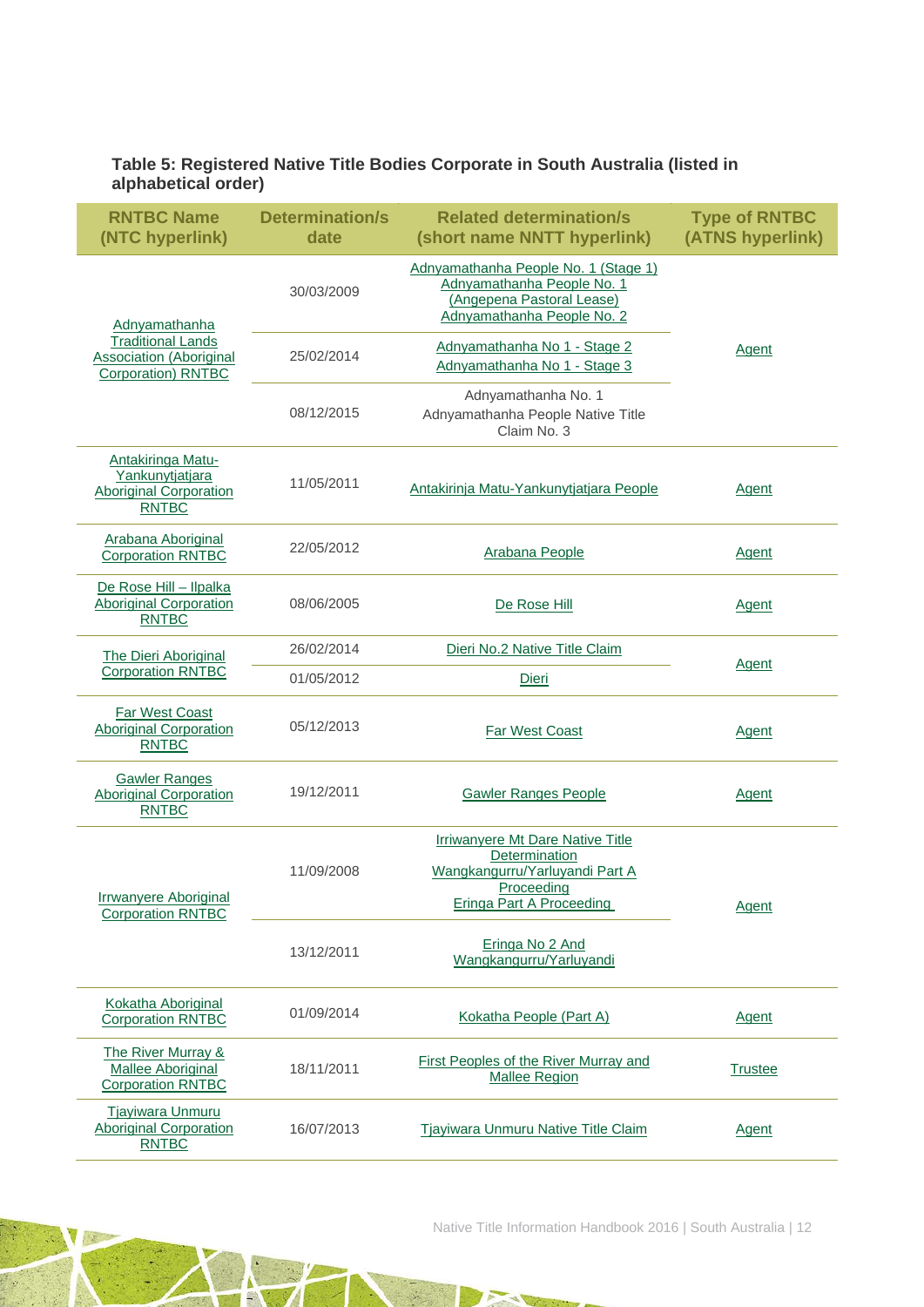| <b>RNTBC Name</b><br>(NTC hyperlink)                                                 | <b>Determination/s</b><br>date | <b>Related determination/s</b><br>(short name NNTT hyperlink) | <b>Type of RNTBC</b><br>(ATNS hyperlink) |  |  |
|--------------------------------------------------------------------------------------|--------------------------------|---------------------------------------------------------------|------------------------------------------|--|--|
| Walka Wani Aboriginal<br><b>Corporation RNTBC</b>                                    | 13/12/2011                     | Eringa                                                        | Agent                                    |  |  |
| Wangkangurru<br>Yarluyandi Aboriginal<br><b>Corporation RNTBC</b>                    | 03/10/2014                     | The Wangkangurru/Yarluyandi Native<br><b>Title Claim</b>      | Trustee                                  |  |  |
| Yandruwandha<br>Yawarrawarrka<br>Traditional Land Owners<br>(Aboriginal Corporation) | 16/12/2015                     | Yandruwandha/Yawarrawarrka Native<br>Title Claim              | Agent                                    |  |  |
| Yankunytjatjara Native<br><b>Title Aboriginal</b><br><b>Corporation RNTBC</b>        | 28/08/2006                     | Yankunytiatiara/ Antakirinja                                  | Agent                                    |  |  |
| Sources: http://www.nativetitle.org.au/ http://www.atns.net.au/                      |                                |                                                               |                                          |  |  |

&<http://www.nntt.gov.au/searchRegApps/NativeTitleClaims/Pages/default.aspx> at 21 December 2015

For up to date information about native title claimant determinations and PBCs/RNTBCs use the [NNTT Search applications and determinations](http://www.nntt.gov.au/searchRegApps/NativeTitleClaims/Pages/default.aspx) tool on the NNTT website The [NTRU](http://aiatsis.gov.au/research/research-themes/native-title) also provides information about PBC/RNTBCs in its monthly ['What's New'](http://aiatsis.gov.au/research/research-themes/native-title/publications/whats-new) service; its [Registered Native Title Bodies Corporate Summary](http://aiatsis.gov.au/publications/products/registered-native-title-bodies-corporate-prescribed-bodies-corporate-summary) compiled from data provided by the NNTT; and on the [Native Title Corporations](http://www.nativetitle.org.au/) website (see below).

### National determinations and PBC map

The NNTT's [Determinations and Native Title Prescribed Bodies Corporate Map \(PDF](http://www.nntt.gov.au/Maps/Determinations_and_PBCs_map.pdf)  [2.25MB\)](http://www.nntt.gov.au/Maps/Determinations_and_PBCs_map.pdf) shows determined areas covered by PBCs and also shows where PBCs are still to be nominated over determined areas. This document includes a table of the areas in each state/territory (in square kilometres) covered by native title determinations.

### Compliance regime for RNTBCs

The NTA and the *[Native Title \(Prescribed Bodies Corporate\) Regulations 1999](http://www.austlii.edu.au/au/legis/cth/consol_reg/ntbcr1999495/)* (Cth) (PBC Regulations) require corporations to register under the *[Corporations](http://www5.austlii.edu.au/au/legis/cth/consol_act/catsia2006510/)  [\(Aboriginal and Torres Strait Islander\) Act 2006](http://www5.austlii.edu.au/au/legis/cth/consol_act/catsia2006510/)* (Cth) (CATSI Act) if they are determined by the Federal Court to hold and manage native title rights and interests. The [Office of the Registrar of Indigenous Corporations](http://www.oric.gov.au/) (ORIC) supports and regulates corporations incorporated under the CATSI Act. ORIC provides advice on how to incorporate, training for corporation members and office holders and corporate governance. For information about RNTBCs use the corporations search tool on the [ORIC](http://www.oric.gov.au/) website.

### Native title corporations website

The NTRU manages the [Native Title Corporations](http://www.nativetitle.org.au/) website, a resource for RNTBCs and for those engaging with them. It provides information about legislation and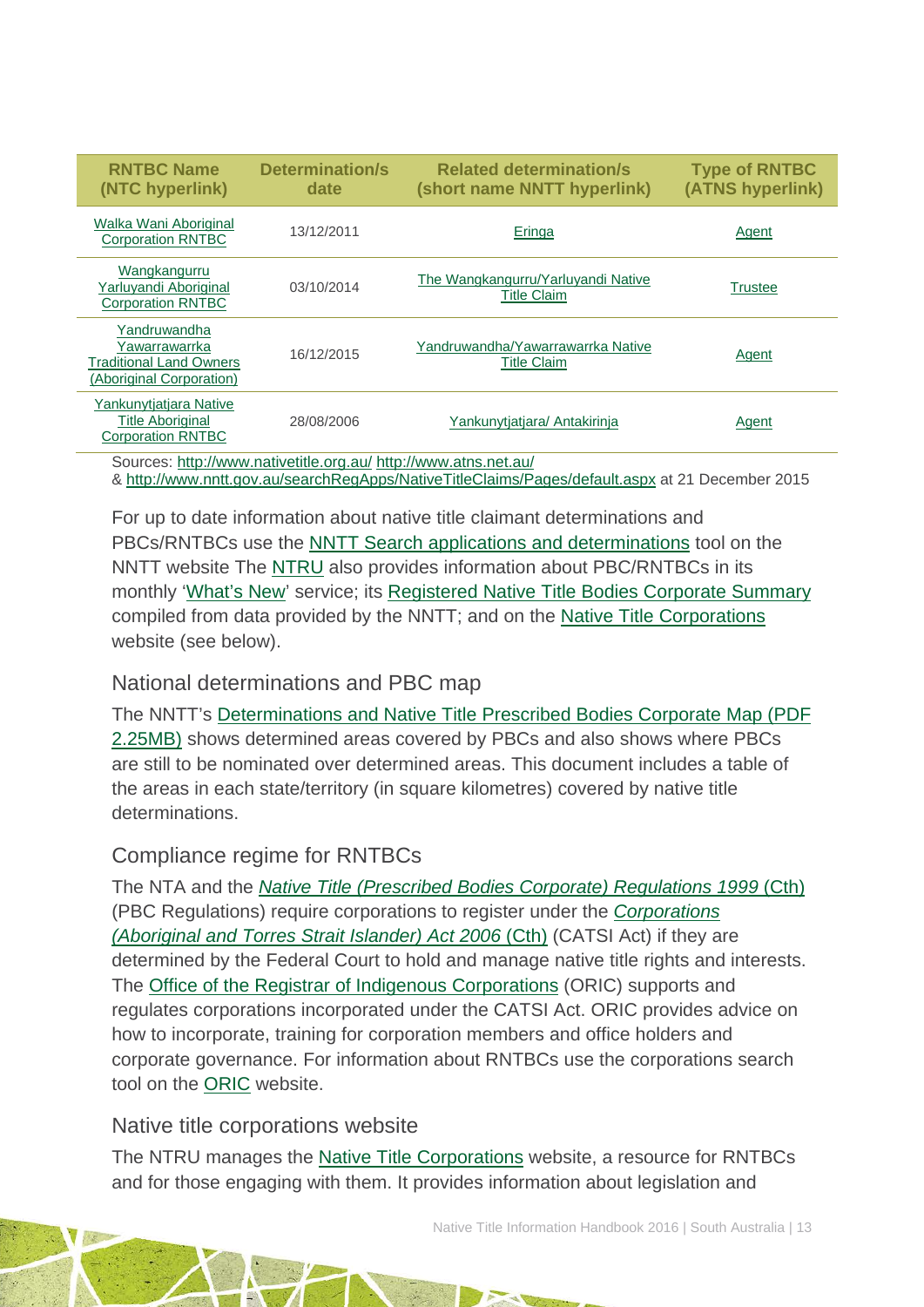policies, events, resources and publications, training and running a RNTBC. Information about individual RNTBCs is provided in detailed [PBC profiles](http://www.nativetitle.org.au/profiles.html) (including links to PBC websites where available). The NTRU has also compiled [Funding and](http://nativetitle.org.au/toolkits.html)  [Training Guides for RNTBCs and PBCs.](http://nativetitle.org.au/toolkits.html) See: [South Australia Funding and Training](http://nativetitle.org.au/documents/2015_sa_pbc_funding_and_training_guide.pdf)  [Guide for RNTBCs and PBCs \(PDF 434.38 KB\)](http://nativetitle.org.au/documents/2015_sa_pbc_funding_and_training_guide.pdf)

# <span id="page-14-0"></span>9. Future acts

## **Overview**

A [future act](http://www.nntt.gov.au/Pages/Glossary.aspx) is a proposed activity on land or waters that may affect native title rights and interests. [Section 227](http://www.austlii.edu.au/au/legis/cth/consol_act/nta1993147/s227.html) of the NTA sets out that an act affects native title if it extinguishes the native title rights and interests or if it is otherwise wholly or partly inconsistent with their continued existence, enjoyment or exercise. Examples of future acts include the grant of a mining tenement, building public infrastructure, services or facilities and the compulsory acquisition of land. A future act is invalid to the extent it affects native title unless it complies with certain provisions in the NTA (see Subdivisions D-M of Division 3 of the [NTA\)](http://www.austlii.edu.au/au/legis/cth/consol_act/nta1993147/). These provisions include that a future act will be valid if parties to an Indigenous Land Use Agreement (ILUA) consent to it being done and details of the agreement are on the NNTT's [Register of](http://www.nntt.gov.au/searchRegApps/NativeTitleRegisters/Pages/Search-Register-of-Indigenous-Land-Use-Agreements.aspx)  [ILUAs.](http://www.nntt.gov.au/searchRegApps/NativeTitleRegisters/Pages/Search-Register-of-Indigenous-Land-Use-Agreements.aspx)

The future act process provides registered native title applicants and native title holders with specified rights, known as [procedural rights](http://www.nntt.gov.au/Pages/Glossary.aspx) from the time a claim is registered. The type of procedural rights which the native title group can exercise will vary (from the right to comment, be consulted, object or negotiate) depending on the type of future act that is being proposed. Generally the [right to negotiate](http://www.nntt.gov.au/Pages/Glossary.aspx) applies to future acts such as mining, exploration, prospecting, gas and petroleum exploration or extraction.

The [NNTT](http://www.nntt.gov.au/Pages/Home-Page.aspx) administers the future act processes that attract the right to negotiate and provides information and support on future act related questions. The NNTT's role includes mediating between parties, conducting inquiries and making future act determinations when parties cannot reach agreement. Where a proposed future act meets the criteria set out in [s 237](http://www.austlii.edu.au/au/legis/cth/consol_act/nta1993147/s237.html) of the NTA, it may attract an [expedited procedure.](http://www.nntt.gov.au/Pages/Glossary.aspx) This means that the act may be validly done without negotiations if there are no objections to the act. For more information see the [future acts section](http://www.nntt.gov.au/futureacts/Pages/default.aspx) of the NNTT website.

### SA alternative right to negotiate regime

States and territories may also legislate to establish their own right to negotiate regimes, known as 'alternative procedures' or an [alternative to 'right to negotiate'.](http://www.ag.gov.au/LegalSystem/NativeTitle/Pages/StateAndTerritoryAlternativeToRightToNegotiate.aspx) Such regimes must mirror the NTA regime and gain Commonwealth ministerial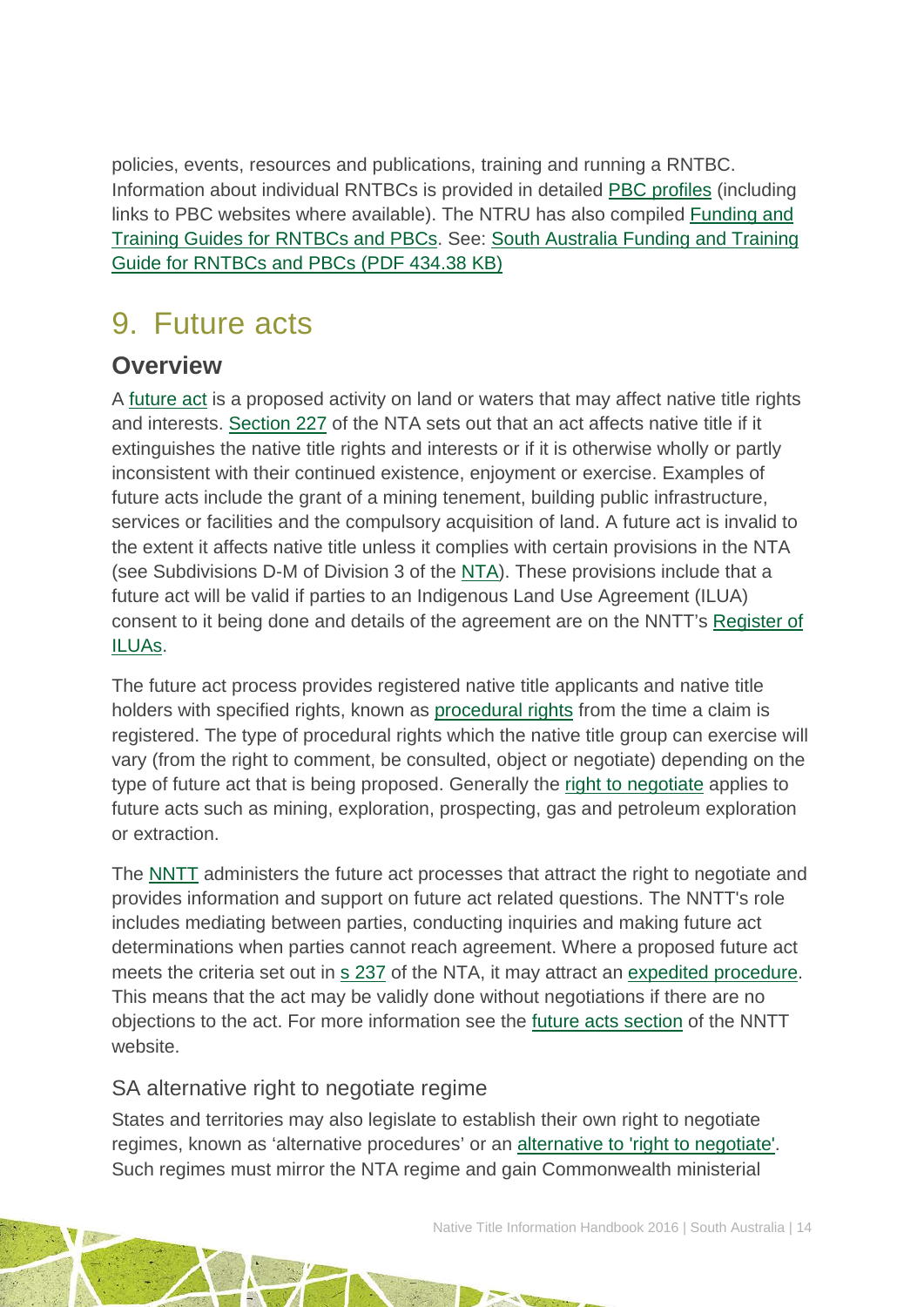approval. As outlined in section 2 above, SA has implemented an alternative right to negotiate regime under s [43](http://www.austlii.edu.au/au/legis/cth/consol_act/nta1993147/s43.html) of the NTA. Subdivision P of the NTA is entirely replaced by Part 9B of the *[Mining Act 1971](http://www5.austlii.edu.au/au/legis/sa/consol_act/ma197181/)* (SA). Other determinations refer to the *[Land Acquisition Act 1969](http://www.austlii.edu.au/au/legis/sa/consol_act/laa1969174/)* (SA) and the *[Opal Mining Act 1995](http://www.austlii.edu.au/au/legis/sa/consol_act/oma1995121/)* (SA), see [State](http://www.ag.gov.au/LegalSystem/NativeTitle/Pages/StateAndTerritoryAlternativeToRightToNegotiate.aspx)  [and Territory alternative to 'right to negotiate'](http://www.ag.gov.au/LegalSystem/NativeTitle/Pages/StateAndTerritoryAlternativeToRightToNegotiate.aspx) on the Attorney-General's Department website for more information. Other acts are still subject to the right to negotiate process under the NTA. Matters that relate to mining, opal mining or compulsory acquisition in South Australia are determined in the Environment, Resources and Development (ERD) Court.

There have been multiple determinations made by the ERD Court. For more information see the ERD [Court](http://www.courts.sa.gov.au/OurCourts/ERDCourt/Pages/default.aspx) website and relevant case law on the [Australasian](http://www.austlii.edu.au/)  [Legal Information Institute](http://www.austlii.edu.au/) website. The SANTS [annual reports](http://www.nativetitlesa.org/our-publications) also provide summary information about future act activity in SA.

### NNTT future act application and determination

As at 31 December 2015 there had been just one future act application in South Australia. On 4 July 2005, [Eagle Bay Resources NL](http://www.nntt.gov.au/searchRegApps/FutureActs/Pages/FA_details.aspx?NNTT_Fileno=SF2005/0001) lodged a future act development application with the NNTT over Coongie Lakes North East. A consent determination that the future act may be done was registered with the NNTT on 28 July 2005 (see Tribunal file number [SF2005/0001\)](http://www.nntt.gov.au/Future-Acts/Search-FA-Determinations/Pages/SF051.aspx).

### Future act agreements

A future act agreement is an agreement made under s [31](http://www.austlii.edu.au/au/legis/cth/consol_act/nta1993147/s31.html) of the NTA with native title parties about an activity that may affect native title. Such agreements are often called section 31 agreements. Once an agreement has been made the parties are required to lodge a copy of the agreement with the NNTT, however in most cases the parties provide only basic agreement information (to satisfy the NTA requirements). In some cases parties may make agreement information public and information about (some of) these public future act agreements are available on the ATNS website, see [Future act agreements \(Native Title Act\).](http://www.atns.net.au/subcategory.asp?subcategoryID=120)

## <span id="page-15-0"></span>10. Indigenous land use agreements

### **Overview**

As at 31 December 2015, there were 105 registered Indigenous Land Use Agreements (ILUAs) in South Australia comprising 74 Area Agreements (AA) and 31 Body Corporate Agreements (BCA). Table 6 below provide links to ILUA information on the [ATNS](http://www.atns.net.au/) website (where available) and ILUA information (providing access to NNTT ILUA register extracts and maps) on the [National Native Title Tribunal \(NNTT\)](http://www.nntt.gov.au/) website (as at 30 November 2015).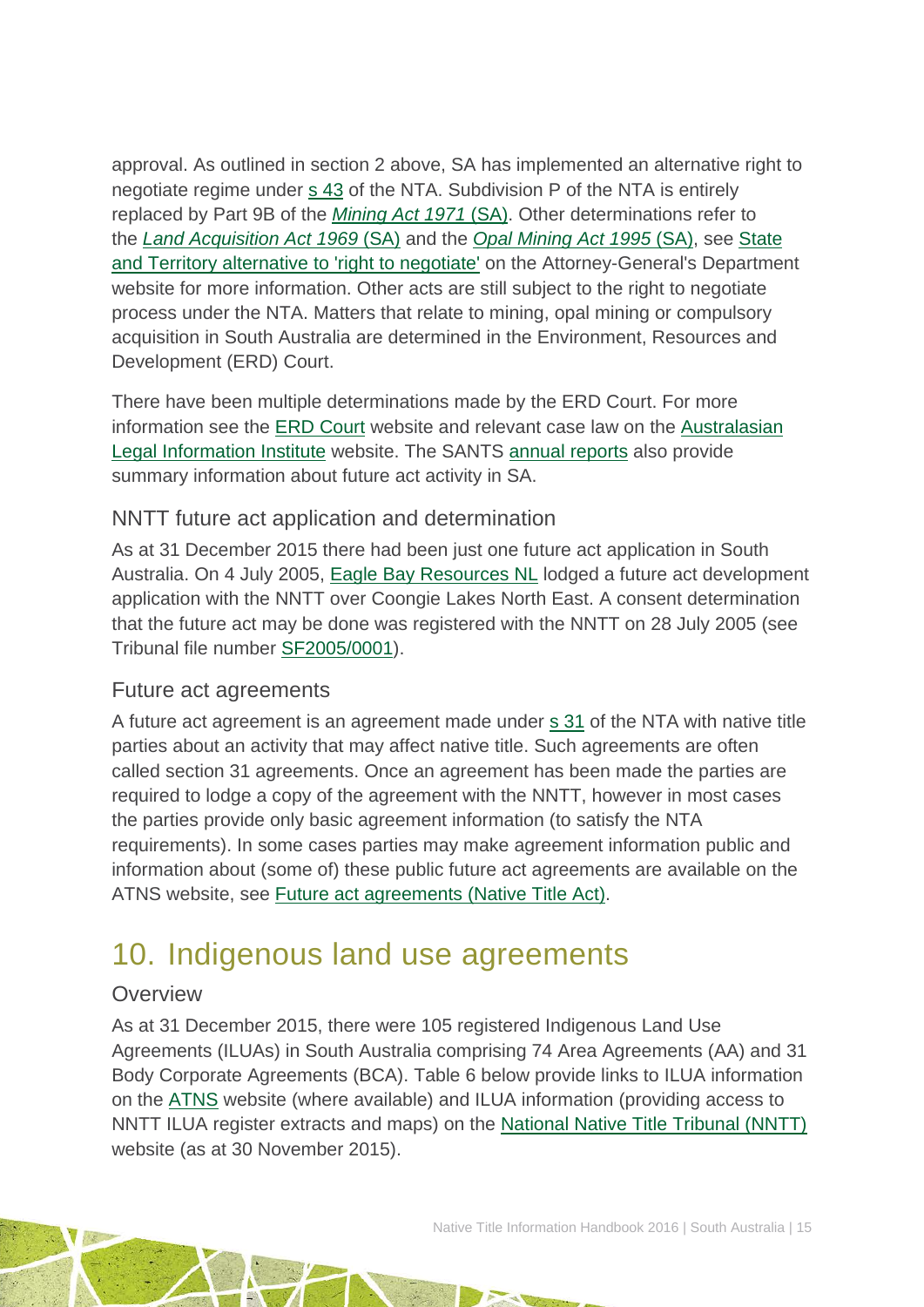| <b>Name (ATNS hyperlink)</b>                                             | File no. (NNTT<br>hyperlink) | <b>Type</b> | <b>Date</b> | <b>Subject</b>                                                                    |
|--------------------------------------------------------------------------|------------------------------|-------------|-------------|-----------------------------------------------------------------------------------|
| Coober Pedy Renewable Hybrid<br>Project Indigenous Land Use<br>Agreement | SI2015/004                   | <b>BCA</b>  | 08/09/2015  | Energy                                                                            |
| <b>Coober Pedy Precious Stones</b><br><b>Field ILUA</b>                  | SI2015/003                   | <b>BCA</b>  | 28/04/2015  | Mining, Medium mining                                                             |
| Wangkangurru Yarluyandi<br>Pastoral ILUA - Pandie Pandie                 | SI2015/001                   | <b>BCA</b>  | 26/03/2015  | Access, Community,<br>Consultation protocol,<br><b>Terms of Access</b>            |
| Wangkangurru Yarluyandi<br>Pastorial ILUA - Clifton Hills                | SI2015/002                   | <b>BCA</b>  | 26/03/2015  | Access, Consultation<br>protocol                                                  |
| Wangkangurru Yarluyandi Native<br><b>Title Claim Settlement ILUA</b>     | SI2014/012                   | <b>BCA</b>  | 13/01/2015  | <b>Native Title Settlement</b><br>Access<br>Community<br>Consultation protocol    |
| Wangkangurru Yarluyandi Parks<br><b>ILUA</b>                             | SI2014/013                   | <b>BCA</b>  | 13/01/2015  | Co-management                                                                     |
| Wangkangurru Yarluyandi<br>Pastoral ILUA - Kalamurina                    | SI2014/014                   | <b>BCA</b>  | 13/01/2015  | Access<br>Community<br>Consultation protocol<br><b>Terms of Access</b>            |
| Wangkangurru Yarluyandi Alton<br>Downs Pastoral ILUA                     | SI2014/015                   | <b>BCA</b>  | 13/01/2015  | Access<br>Community<br>Consultation protocol<br><b>Terms of Access</b>            |
| Wangkangurru Yarluyandi<br>Pastoral ILUA - Macumba                       | SI2014/016                   | <b>BCA</b>  | 13/01/2015  | Access<br>Commercial<br>Communication<br>Public<br>Tourism                        |
| Wangkangurru Yarluyandi<br>Pastoral ILUA - Cowarie                       | SI2014/017                   | <b>BCA</b>  | 13/01/2015  | Pastoral<br><b>Terms of Access</b>                                                |
| Kokatha Native Title Claim<br>Settlement ILUA                            | SI2014/011                   | <b>BCA</b>  | 02/12/2014  | <b>Native Title Settlement</b>                                                    |
| Adnyamathanha Settlement ILUA                                            | SI2014/005                   | <b>BCA</b>  | 10/07/2014  | Native Title Settlement<br>Mining                                                 |
| <b>Far West Coast Native Title</b><br>Settlement ILUA                    | SI2014/003                   | <b>BCA</b>  | 22/04/2014  | Consultation protocol<br>Development<br><b>Native Title Settlement</b><br>Tourism |
| <b>Far West Coast Parks ILUA</b>                                         | SI2014/004                   | <b>BCA</b>  | 22/04/2014  | Co-management<br>Access                                                           |
| Tjayiwara Unmuru - Tieyon<br>Pastoral ILUA                               | SI2014/001                   | <b>BCA</b>  | 25/03/2014  | Access<br>Communication<br>Pastoral                                               |
| Tjayiwara Unmuru - Ayers Range<br><b>South Pastoral ILUA</b>             | SI2014/002                   | <b>BCA</b>  | 25/03/2014  | Access<br>Communication<br>Consultation protocol<br>Pastoral                      |
| <b>Middleback Ranges SA ILUA</b>                                         | SI2013/002                   | AA          | 22/11/2013  | Consultation protocol                                                             |

TA.

Native Title Information Handbook 2016 | South Australia | 16

P.A

o To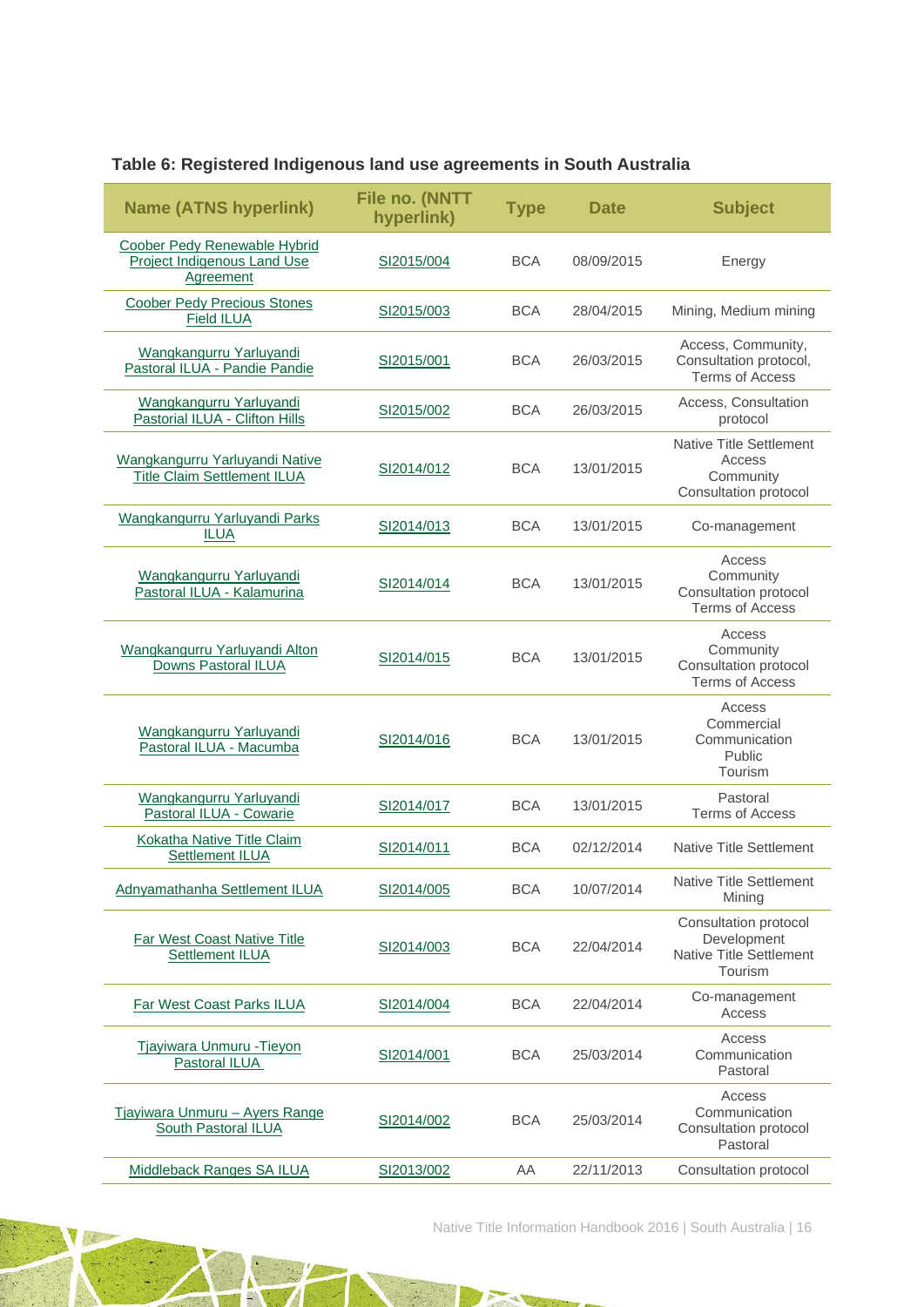| <b>Name (ATNS hyperlink)</b>                          | File no. (NNTT<br>hyperlink) | <b>Type</b> | <b>Date</b> | <b>Subject</b>                                   |
|-------------------------------------------------------|------------------------------|-------------|-------------|--------------------------------------------------|
|                                                       |                              |             |             | Mining                                           |
| <b>Cultana Expansion Area ILUA</b>                    | SI2013/001                   | AA          | 28/06/2013  | Government<br>Infrastructure                     |
| <b>Arabana Parks ILUA</b>                             | SI2012/016                   | AA          | 04/12/2012  | Co-management                                    |
| The Arabana Native Title Claim<br>Settlement ILUA     | SI2012/017                   | AA          | 04/12/2012  | Access<br>Co-management<br>Mining                |
| Eringa People - Stevenson<br>Pastoral ILUA            | SI2012/008                   | <b>BCA</b>  | 18/09/2012  | Access<br><b>Terms of Access</b><br>Pastoral     |
| Eringa People - Mount Sarah<br>Pastoral ILUA          | SI2012/009                   | <b>BCA</b>  | 18/09/2012  | Access<br><b>Terms of Access</b><br>Pastoral     |
| Eringa People - Eringa/Hamilton<br>Pastoral ILUA      | SI2012/010                   | <b>BCA</b>  | 18/09/2012  | Access<br><b>Terms of Access</b><br>Pastoral     |
| Eringa People - Crown Point<br>Pastoral ILUA          | SI2012/011                   | <b>BCA</b>  | 18/09/2012  | Access<br><b>Terms of Access</b><br>Pastoral     |
| Eringa People - Tieyon Pastoral<br><b>ILUA</b>        | SI2012/012                   | <b>BCA</b>  | 18/09/2012  | Access<br><b>Terms of Access</b><br>Pastoral     |
| Eringa People - Macumba<br>Pastoral ILUA              | SI2012/013                   | <b>BCA</b>  | 18/09/2012  | Access<br><b>Terms of Access</b><br>Pastoral     |
| Irrwanyere Macumba Pastoral<br><b>ILUA</b>            | SI2012/014                   | <b>BCA</b>  | 18/09/2012  | Access<br><b>Terms of Access</b><br>Pastoral     |
| <b>Irrwanyere Stevenson Pastoral</b><br>ILUA          | SI2012/015                   | <b>BCA</b>  | 18/09/2012  | Access<br><b>Terms of Access</b><br>Pastoral     |
| <b>Tallaringa Conservation Park</b>                   | SI2012/006                   | <b>BCA</b>  | 27/06/2012  | Co-management                                    |
| <b>Breakaways ILUA</b>                                | SI2012/007                   | <b>BCA</b>  | 26/06/2012  | Access<br>Pipeline                               |
| Adnyamathanha Mineral<br><b>Exploration ILUA</b>      | SI2012/005                   | <b>BCA</b>  | 21/06/2012  | Mining<br>Exploration                            |
| <b>Gawler Ranges National Park</b><br><b>ILUA</b>     | SI2012/001                   | AA          | 15/06/2012  | Co-management                                    |
| Gawler Ranges Native Title Claim<br>Settlement ILUA   | SI2012/004                   | AA          | 15/06/2012  | Consultation protocol                            |
| The River Murray and Crown<br><b>Lands ILUA</b>       | SI2011/025                   | AA          | 16/05/2012  | Access<br>Co-management<br>Consultation protocol |
| <b>Lake Gilles Conservation Park</b><br><b>ILUA</b>   | SI2012/003                   | <b>BCA</b>  | 19/04/2012  | Co-management                                    |
| Lake Gairdner National Park ILUA                      | SI2012/002                   | <b>BCA</b>  | 13/04/2012  | Co-management                                    |
| Wangkangurru/Yarluyandi<br>Petroleum Conjunctive ILUA | SI2011/023                   | AA          | 02/03/2012  | Petroleum/Gas                                    |

T.

 $\rightarrow$ 

Native Title Information Handbook 2016 | South Australia | 17

 $\mathbb{Z}^p$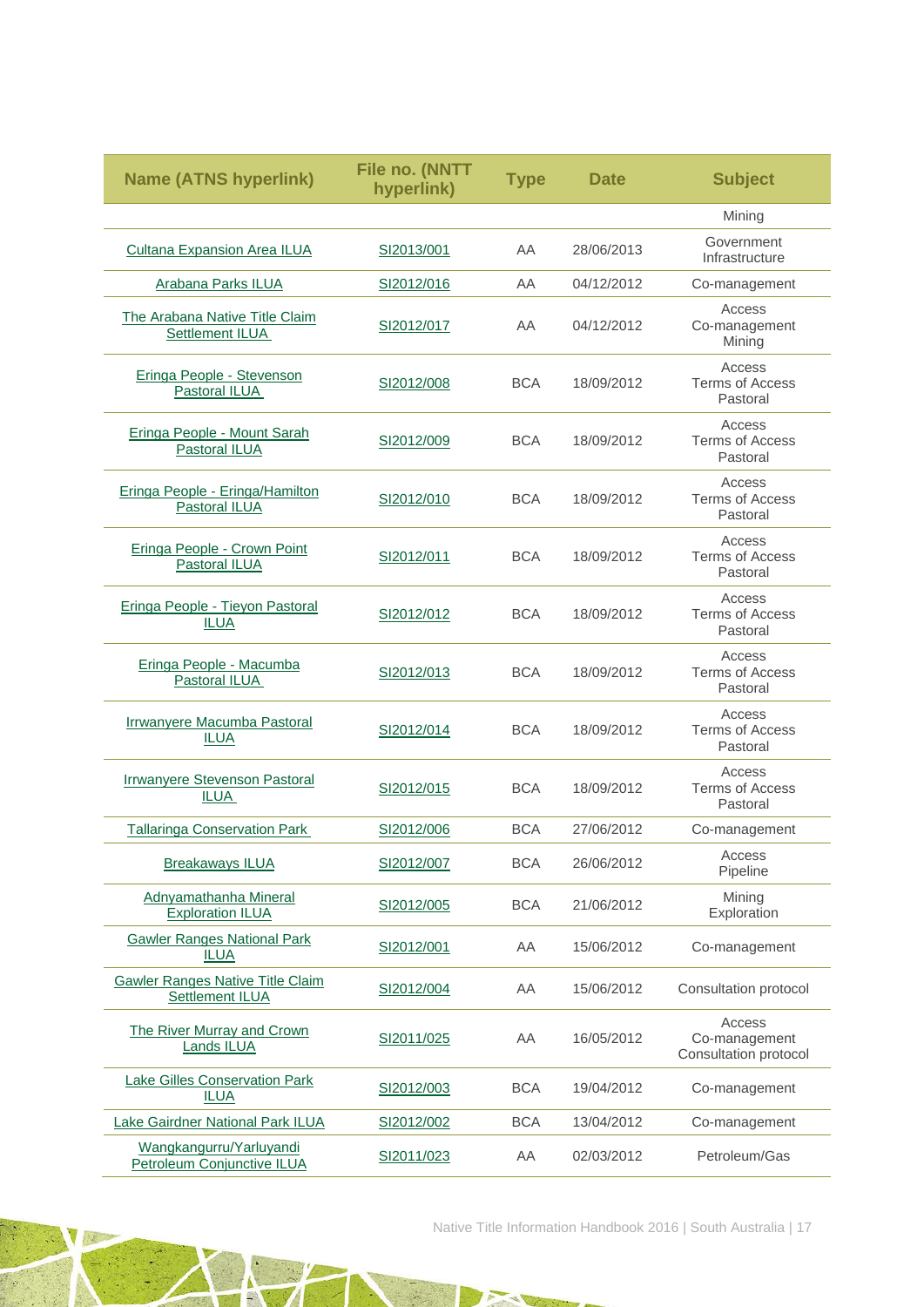| <b>Name (ATNS hyperlink)</b>                               | File no. (NNTT<br>hyperlink) | <b>Type</b> | <b>Date</b> | <b>Subject</b>                                   |
|------------------------------------------------------------|------------------------------|-------------|-------------|--------------------------------------------------|
| Pt Woorong Downs (PE 2175)<br>Pastoral ILUA                | SI2011/003                   | AA          | 17/02/2012  | Access<br><b>Terms of Access</b>                 |
| Pt Woorong Downs (PE 2178)<br><b>Pastoral ILUA</b>         | SI2011/004                   | AA          | 17/02/2012  | Access<br><b>Terms of Access</b>                 |
| Part Mulgathing (PE2176)<br>Pastoral ILUA                  | SI2011/005                   | AA          | 17/02/2012  | Access<br><b>Terms of Access</b>                 |
| Part McDouall Peak (PE2159)<br>Pastoral ILUA               | SI2011/006                   | AA          | 17/02/2012  | <b>Terms of Access</b>                           |
| Part Commonwealth Hill (PE<br>2169) Pastoral ILUA          | SI2011/007                   | AA          | 17/02/2012  | Access<br>Co-management                          |
| Part Commonwealth Hill (PE2424)<br>Pastoral ILUA           | SI2011/008                   | AA          | 17/02/2012  | Access<br><b>Terms of Access</b>                 |
| Mount Christie Pastoral ILUA                               | SI2011/009                   | AA          | 17/02/2012  | Access<br><b>Terms of Access</b>                 |
| <b>Mobella Pastoral ILUA</b>                               | SI2011/010                   | AA          | 17/02/2012  | Access<br><b>Terms of Access</b>                 |
| <b>Bulgunnia Pastoral ILUA</b>                             | SI2011/011                   | AA          | 17/02/2012  | <b>Terms of Access</b>                           |
| <b>Wilgena Pastoral ILUA</b>                               | SI2011/012                   | AA          | 17/02/2012  | Access<br><b>Terms of Access</b>                 |
| <b>Pinding Pastoral ILUA</b>                               | SI2011/013                   | AA          | 17/02/2012  | <b>Terms of Access</b><br>Pastoral               |
| <b>Carnding Well Pastoral ILUA</b>                         | SI2011/014                   | AA          | 17/02/2012  | Access<br>Pastoral                               |
| <b>Collading Pastoral ILUA</b>                             | SI2011/015                   | AA          | 17/02/2012  | Access<br>Pastoral                               |
| Mulgathing (PE2158) Pastoral<br><b>ILUA</b>                | SI2011/016                   | AA          | 17/02/2012  | <b>Terms of Access</b><br>Pastoral               |
| <b>Muckanippie Pastoral ILUA</b>                           | SI2011/017                   | AA          | 17/02/2012  | <b>Terms of Access</b><br>Pastoral               |
| Malbooma (Part PE2246) Pastoral<br><b>ILUA</b>             | SI2011/018                   | AA          | 17/02/2012  | <b>Terms of Access</b><br>Pastoral               |
| Mount Clarence Pastoral ILUA                               | SI2011/019                   | AA          | 17/02/2012  | Access<br>Pastoral                               |
| Mount Barry Pastoral ILUA                                  | SI2011/020                   | AA          | 17/02/2012  | <b>Terms of Access</b><br>Pastoral               |
| Mount Willoughby Pastoral ILUA                             | SI2011/021                   | AA          | 17/02/2012  | <b>Terms of Access</b><br>Pastoral               |
| <b>McDouall Peak Pastoral ILUA</b>                         | SI2011/022                   | AA          | 17/02/2012  | <b>Terms of Access</b><br>Pastoral               |
| <b>Flinders Ranges National Park</b>                       | SI2011/024                   | <b>BCA</b>  | 17/01/2012  | Co-management                                    |
| Yankaninna/Balparana ILUA                                  | SI2011/001                   | <b>BCA</b>  | 01/08/2011  | Access                                           |
| Yandruwandha/Yawarrawarrka<br>Cordillo Downs Pastoral ILUA | SI2010/002                   | AA          | 11/08/2010  | Access<br>Co-management<br>Community living area |
| <b>Gawler Ranges - Moonaree</b><br><b>Pastoral ILUA</b>    | SI2009/003                   | AA          | 13/06/2010  | Access                                           |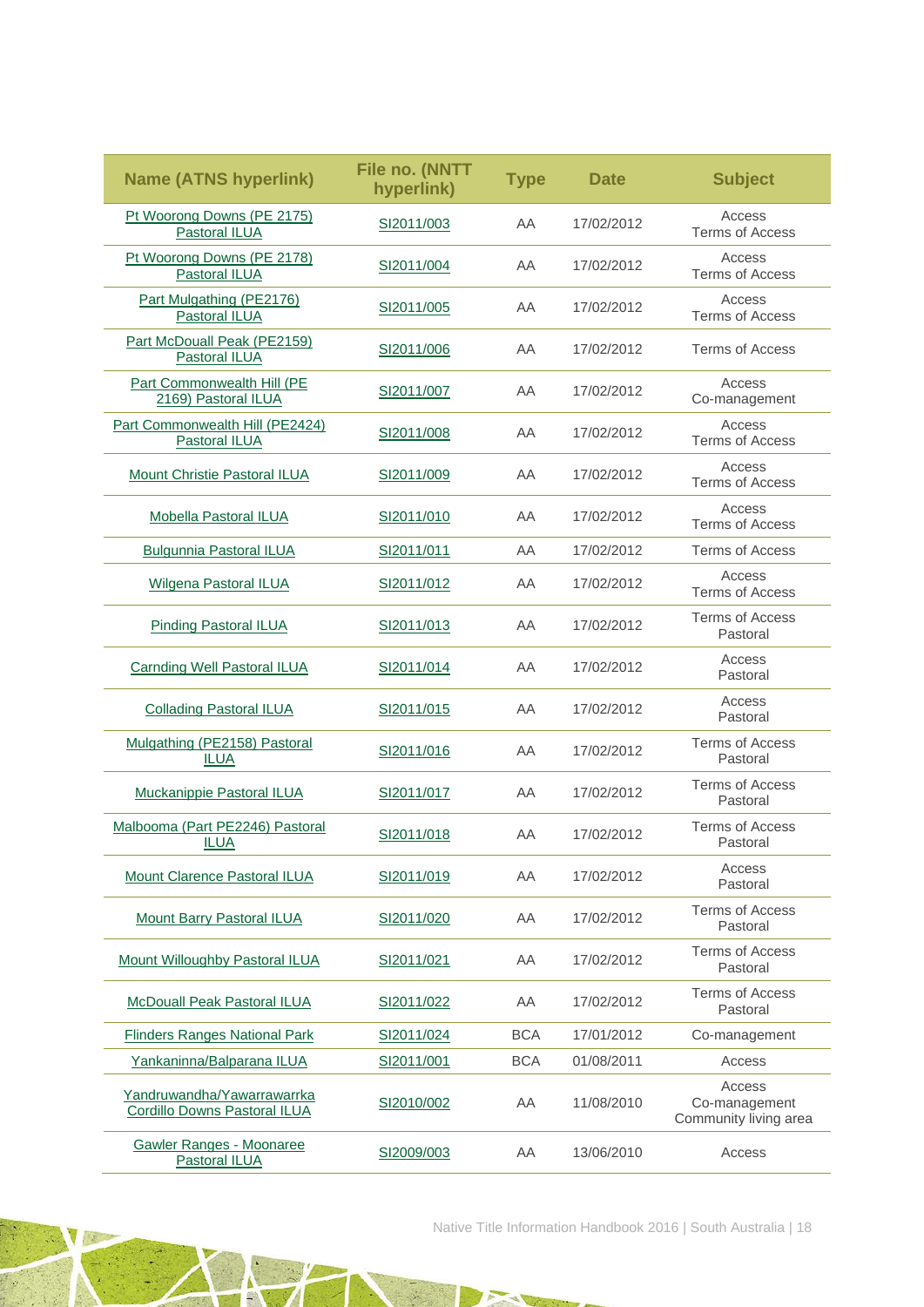| <b>Name (ATNS hyperlink)</b>                                       | File no. (NNTT<br>hyperlink) | <b>Type</b> | <b>Date</b> | <b>Subject</b>                  |
|--------------------------------------------------------------------|------------------------------|-------------|-------------|---------------------------------|
| Gawler Ranges - Coondambo<br>Pastoral ILUA                         | SI2009/004                   | AA          | 13/06/2010  | Access                          |
| Gawler Ranges - Kokatha Pastoral<br><b>ILUA</b>                    | SI2009/005                   | AA          | 13/06/2010  | Access                          |
| <b>Coongie Lakes National Park</b><br><b>ILUA</b>                  | SI2008/001                   | AA          | 05/03/2010  | Co-management                   |
| Strzelecki Regional Reserve ILUA                                   | SI2008/002                   | AA          | 05/03/2010  | Consultation protocol           |
| Innamincka Regional Reserve<br><b>ILUA</b>                         | SI2008/003                   | AA          | 05/03/2010  | Access<br>Consultation protocol |
| Yandruwandha Yawarrawarrka<br><b>Fishing ILUA</b>                  | SI2008/004                   | AA          | 05/03/2010  | Fishing                         |
| InnaminckaTownship ILUA                                            | SI2005/008                   | AA          | 05/03/2010  | Extinguishment                  |
| Siam North Pastoral ILUA                                           | SI2008/007                   | AA          | 27/05/2009  | Access                          |
| Hiltaba Pastoral ILUA                                              | SI2008/017                   | AA          | 26/05/2009  | Access                          |
| Wilgena Pastoral ILUA (AJ & PA<br>McBride Pty Ltd)                 | SI2008/016                   | AA          | 26/05/2009  | Access                          |
| Lockes Claypan Pastoral ILUA                                       | SI2008/015                   | AA          | 26/05/2009  | Access                          |
| Yardea Pastoral ILUA                                               | SI2008/014                   | AA          | 26/05/2009  | Access                          |
| <b>Thurlga Pastoral ILUA</b>                                       | SI2007/003                   | AA          | 26/05/2009  | Access                          |
| Yeltana Pastoral ILUA                                              | SI2008/010                   | AA          | 26/05/2009  | Access                          |
| Part Hiltaba Pastoral ILUA                                         | SI2008/009                   | AA          | 26/05/2009  | Access                          |
| <b>Siam Pastoral ILUA</b>                                          | SI2008/011                   | AA          | 26/05/2009  | Access                          |
| Yarna Pastoral ILUA                                                | SI2008/008                   | AA          | 26/05/2009  | Access                          |
| Koweridda Pastoral ILUA                                            | SI2008/012                   | AA          | 26/05/2009  | Access                          |
| Lake Everard Pastoral ILUA                                         | SI2008/013                   | AA          | 26/05/2009  | Access                          |
| Marla Township ILUA                                                | SI2006/001                   | AA          | 26/05/2009  | Access                          |
| Yandruwandha/Yawarrawarrka<br>Petroleum Conjunctive ILUA           | SI2006/008                   | AA          | 22/08/2008  | Petroleum/Gas                   |
| Witjira National Park ILUA                                         | SI2006/017                   | AA          | 25/03/2008  | Co-management                   |
| Yandruwandha/Yawarrawarrka<br>Merty Merty Pastoral ILUA            | SI2006/016                   | ΑA          | 07/03/2008  | Access                          |
| Yandruwandha/Yawarrawarrka<br>Tinga Tingana Pastoral ILUA          | SI2006/012                   | AA          | 07/03/2008  | Access                          |
| Yandruwandha/Yawarrawarrka<br><b>White Catch Pastoral ILUA</b>     | SI2006/013                   | AA          | 07/03/2008  | Access                          |
| Yandruwandha/Yawarrawarrka<br>Innamincka Pastoral ILUA             | SI2006/011                   | AA          | 07/03/2008  | Access                          |
| Yandruwandha/Yawarrawarrka<br>Gidgealpa Pastoral ILUA              | SI2006/015                   | AA          | 07/03/2008  | Access                          |
| Yandruwandha/Yawarrawarrka<br><b>Bollards Lagoon Pastoral ILUA</b> | SI2006/014                   | AA          | 07/03/2008  | Access                          |
| The Evelyn Downs Pastoral ILUA                                     | SI2006/021                   | AA          | 18/06/2007  | Access                          |
| The Arckaringa-Coorikiana                                          | SI2006/022                   | AA          | 18/06/2007  | Access                          |

A

7

**NE** 

Native Title Information Handbook 2016 | South Australia | 19

P.A

a g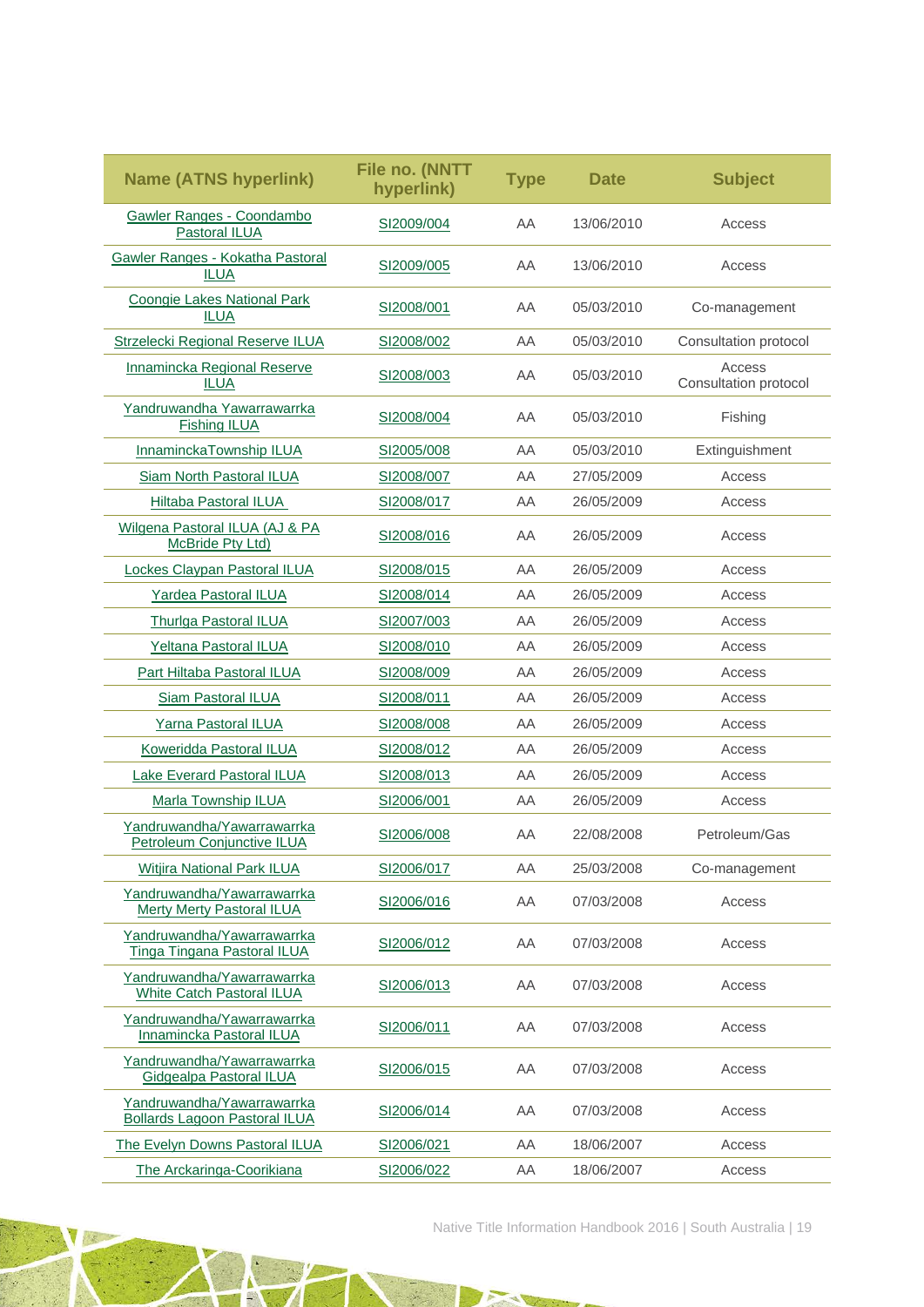| <b>Name (ATNS hyperlink)</b>                            | File no. (NNTT<br>hyperlink) | <b>Type</b> | <b>Date</b> | <b>Subject</b>        |
|---------------------------------------------------------|------------------------------|-------------|-------------|-----------------------|
| Pastoral ILUA                                           |                              |             |             |                       |
| The Wintinna Pastoral ILUA                              | SI2006/023                   | AA          | 18/06/2007  | Access                |
| The Allandale Pastoral ILUA                             | SI2006/006                   | AA          | 04/06/2007  | Access                |
| The Welbourn Hill Pastoral ILUA                         | SI2006/019                   | AA          | 04/06/2007  | Access                |
| The Lambina Pastoral ILUA                               | SI2006/020                   | AA          | 04/06/2007  | Access                |
| Ceduna Keys Marina ILUA                                 | SI2005/007                   | AA          | 11/12/2006  | Development           |
| <b>Gawler Ranges Mineral</b><br><b>Exploration ILUA</b> | SI2004/004                   | AA          | 30/06/2006  | Mining                |
| <b>Vulkathunha-Gammon Ranges</b><br><b>ILUA</b>         | SI2005/006                   | AA          | 30/06/2006  | Co-management         |
| Ngadjuri Faraway Hill Pastoral<br><b>ILUA</b>           | SI2005/005                   | AA          | 20/02/2006  | Access                |
| Narungga Local Government                               | SI2003/004                   | AA          | 06/10/2005  | Consultation protocol |
| Antakirinja Area Minerals<br><b>Exploration ILUA</b>    | SI2004/003                   | AA          | 14/06/2005  | Mining                |
| <b>Todmorden Pastoral ILUA</b>                          | SI2002/002                   | AA          | 29/03/2005  | Access                |
| Arabunna Area Minerals<br><b>Exploration ILUA</b>       | SI2003/008                   | AA          | 13/10/2004  | Mining                |
| Antakirinja Area Minerals<br><b>Exploration ILUA</b>    | SI2003/007                   | AA          | 18/05/2004  | Mining                |
| <b>Port Vincent Marina ILUA</b>                         | SIA2000/001                  | AA          | 18/07/2001  | Development           |

Source [http://www.nntt.gov.au/searchRegApps/NativeTitleRegisters/Pages/Search-Register-of-](http://www.nntt.gov.au/searchRegApps/NativeTitleRegisters/Pages/Search-Register-of-Indigenous-Land-Use-Agreements.aspx)[Indigenous-Land-Use-Agreements.aspx](http://www.nntt.gov.au/searchRegApps/NativeTitleRegisters/Pages/Search-Register-of-Indigenous-Land-Use-Agreements.aspx) at 31 January 2015

For up to date ILUA information use the [Register of Indigenous land use agreements](http://www.nntt.gov.au/searchRegApps/NativeTitleRegisters/Pages/Search-Register-of-Indigenous-Land-Use-Agreements.aspx) search tool on the NNTT website. The [NTRU](http://aiatsis.gov.au/research/research-themes/native-title) also provides information about ILUAs in its monthly ['What's New'](http://aiatsis.gov.au/research/research-themes/native-title/publications/whats-new) service.

### ILUA map

The NNTT [Indigenous Land Use Agreements Map \(PDF 2.02MB\)](http://www.nntt.gov.au/Maps/ILUAs_map.pdf) shows the external boundaries of registered ILUAs (area agreements and body corporate agreements) as well as ILUAs in notification but not yet registered. It also includes a summary table of the area and proportion of land covered by ILUAs in each jurisdiction.

### More information

For more information about ILUAs see the ILUA section of the [National Native Title](http://aiatsis.gov.au/publications/products/native-title-information-handbooks)  [Information Handbook](http://aiatsis.gov.au/publications/products/native-title-information-handbooks) and the [ILUA section](http://www.nntt.gov.au/ILUAs/Pages/default.aspx) of the NNTT website. The Productivity Commission's [Overcoming Indigenous Disadvantage: Key Indicators 2014](http://www.pc.gov.au/research/recurring/overcoming-indigenous-disadvantage/key-indicators-2014) report (using data provided by the NNTT) includes information about the total area of registered ILUAs (as at 30 June for 2004-2013), see [Chapter 9 \(PDF](http://www.pc.gov.au/research/recurring/overcoming-indigenous-disadvantage/key-indicators-2014/09-key-indicators-2014-chapter9.pdf) 5.5MB) (section 9.2 and Table 9A.2.5).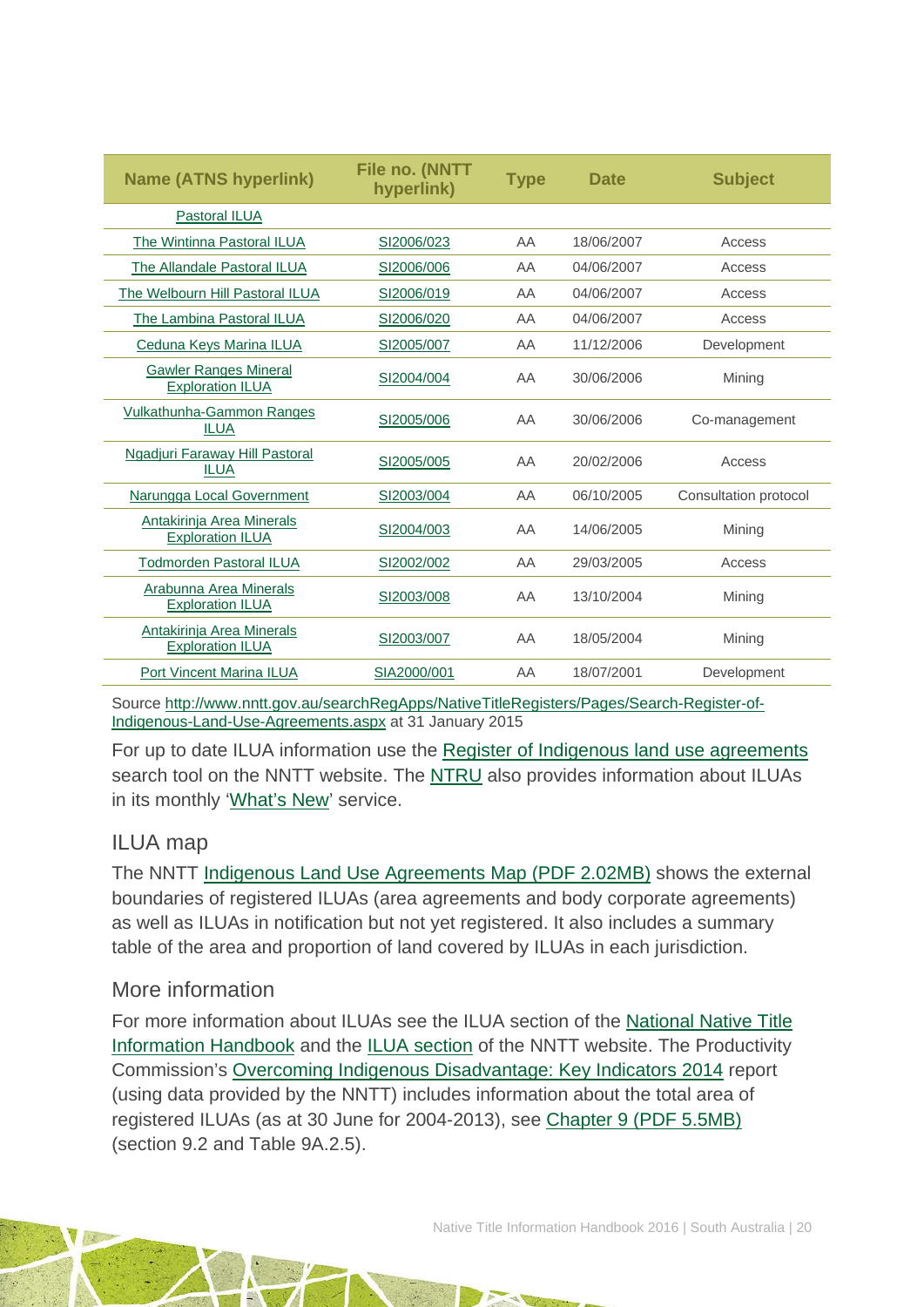# <span id="page-21-0"></span>11. Cultural heritage

## **Overview**

Aboriginal cultural heritage in South Australia is protected primarily through the *[Aboriginal Heritage Act 1988](http://www3.austlii.edu.au/au/legis/sa/consol_act/aha1988164/)* (SA) (AHA). A review of this legislation began in 2008 and is still in progress. The Act is administered by [Aboriginal Affairs and](http://www.statedevelopment.sa.gov.au/aboriginal-affairs/aboriginal-affairs-and-reconciliation)  [Reconciliation](http://www.statedevelopment.sa.gov.au/aboriginal-affairs/aboriginal-affairs-and-reconciliation) within the [Department of State Development.](http://www.statedevelopment.sa.gov.au/) See the [Review of the](http://www.statedevelopment.sa.gov.au/aboriginal-affairs/aboriginal-affairs-and-reconciliation/current-initiatives/aboriginal-heritage-act-1988)  [Aboriginal heritage act](http://www.statedevelopment.sa.gov.au/aboriginal-affairs/aboriginal-affairs-and-reconciliation/current-initiatives/aboriginal-heritage-act-1988) section of the [Department of State Development](http://www.statedevelopment.sa.gov.au/) website for more information.

### Legislation

*Aboriginal Heritage Act 1988* **(SA)**

The *[Aboriginal Heritage Act 1988](http://www3.austlii.edu.au/au/legis/sa/consol_act/aha1988164/)* (SA) establishes a regime for the blanket protection of Aboriginal sites, objects and remains that are significant to Aboriginal tradition or of significance to Aboriginal archaeology, anthropology or history. The Act establishes a state Aboriginal Heritage Committee and includes provisions for Aboriginal heritage agreements. See the [Review of the Aboriginal Heritage Act](http://www.statedevelopment.sa.gov.au/aboriginal-affairs/aboriginal-affairs-and-reconciliation/current-initiatives/aboriginal-heritage-act-1988) section of the [Department of State Development](http://www.statedevelopment.sa.gov.au/) website for more information.

### More information

The NTRU has compiled a [Native title and Indigenous cultural heritage bibliography](http://aiatsis.gov.au/publications/products/native-title-and-indigenous-cultural-heritage-management-bibliography)  [\(PDF 772KB\),](http://aiatsis.gov.au/publications/products/native-title-and-indigenous-cultural-heritage-management-bibliography) as part of its [Native title and cultural heritage research project.](http://aiatsis.gov.au/research-and-guides/native-title-and-cultural-heritage) See the NTRU project webpage for more information about Indigenous heritage protection in Australia including links to relevant publications.

# <span id="page-21-1"></span>12. Land rights

## **Overview**

Following a lengthy review process that commenced in 2008, the *[Aboriginal Lands](http://www5.austlii.edu.au/au/legis/sa/consol_act/alta2013237/)  [Trust Act 2013](http://www5.austlii.edu.au/au/legis/sa/consol_act/alta2013237/)* (SA) replaced the *[Aboriginal Lands Trust Act 1966](http://www.atns.net.au/agreement.asp?EntityID=1627)* (SA) (ALTA) which established the [Aboriginal Lands Trust](http://www.alt.sa.gov.au/) (ALT) for the purpose of holding land in trust for the benefit of the Aboriginal people of South Australia. See the [Review of](http://www.statedevelopment.sa.gov.au/aboriginal-affairs/aboriginal-affairs-and-reconciliation/current-initiatives/review-of-the-aboriginal-lands-trust-act-1966)  [the Aboriginal Lands Trust Act 1966](http://www.statedevelopment.sa.gov.au/aboriginal-affairs/aboriginal-affairs-and-reconciliation/current-initiatives/review-of-the-aboriginal-lands-trust-act-1966) section of the [Department of State Development](http://www.statedevelopment.sa.gov.au/) website for more information. In addition the South Australian Government has also implemented the *[Anangu Pitjantjatjara Yankunytjatjara Land Rights Act 1981](http://www.austlii.edu.au/au/legis/sa/consol_act/apylra1981489/)* (SA) (APYLRA) and the *[Maralinga Tjarutja Land Rights Act 1984](http://www.austlii.edu.au/au/legis/sa/consol_act/mtlra1984283/)* (SA) (MLRA). The South Australian Government also introduced the *[Aboriginal Lands Parliamentary Standing](http://www.austlii.edu.au/au/legis/sa/consol_act/alpsca2003458/)  [Committee Act 2003](http://www.austlii.edu.au/au/legis/sa/consol_act/alpsca2003458/)* (SA) which establishes the [Aboriginal Lands Parliamentary](https://www.parliament.sa.gov.au/Committees/Pages/Committees.aspx?CTId=5&CId=305)  [Standing Committee](https://www.parliament.sa.gov.au/Committees/Pages/Committees.aspx?CTId=5&CId=305) to review the operations of the ALTA, APYLRA and MLRA.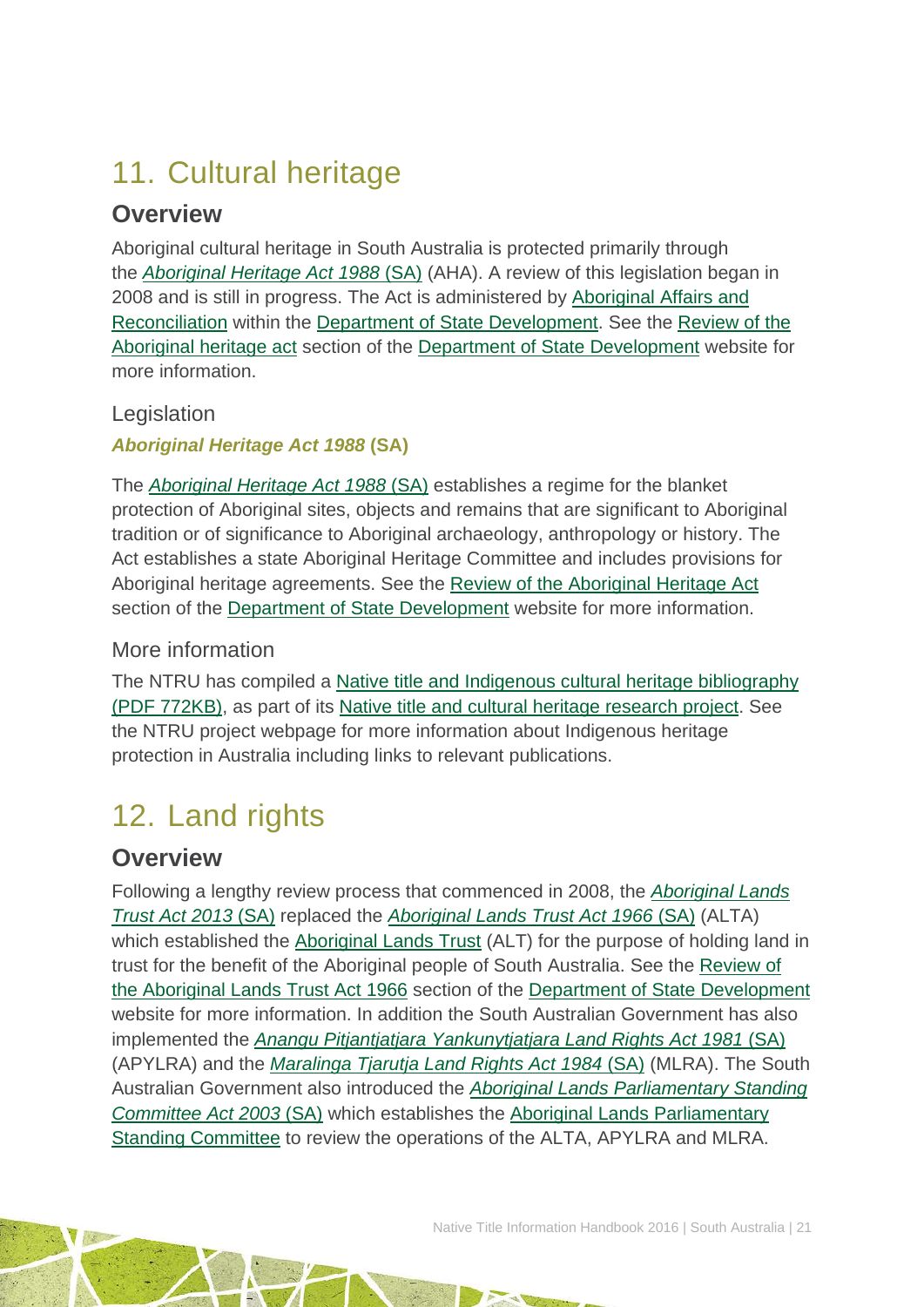### Legislation

### *Aboriginal Lands Trust Act 2013* **(SA)**

The *[Aboriginal Lands Trust Act 2013](http://www5.austlii.edu.au/au/legis/sa/consol_act/alta2013237/)* (SA) (ALT) commenced on 1 July 2014. The new Act changes the structure of the [Aboriginal Lands Trust](http://www.alt.sa.gov.au/) (ALT) enabling it to operate as an independent and professional land holding body. See the [Review of](http://www.statedevelopment.sa.gov.au/aboriginal-affairs/aboriginal-affairs-and-reconciliation/current-initiatives/review-of-the-aboriginal-lands-trust-act-1966)  [the Aboriginal Lands Trust Act 1966](http://www.statedevelopment.sa.gov.au/aboriginal-affairs/aboriginal-affairs-and-reconciliation/current-initiatives/review-of-the-aboriginal-lands-trust-act-1966) section of the [Department of State Development](http://www.statedevelopment.sa.gov.au/) and the [ALT](http://www.alt.sa.gov.au/) website for more information about the operation of this new legislation.

### *Anangu Pitjantjatjara Yankunytjatjara Land Rights Act 1981* **(SA)**

The *[Anangu Pitjantjatjara Yankunytjatjara Land Rights Act 1981](http://www.austlii.edu.au/au/legis/sa/consol_act/apylra1981489/)*(SA) established the [Anangu Pitjantjatjara Yankunytjatjara](http://www.anangu.com.au/) (APY) body corporate to hold more than 103,000 square kilometres of land in the far northwest of South Australia. Prior to the commencement of amending legislation in 2005, this Act was known as the *Pitjantjatjara Land Rights Act 1981* (SA). The name of the Act was changed to recognise Anangu ownership of the land. In 2013 the Minister for Aboriginal Affairs and Reconciliation announced a review of the Act and appointed a four member panel to conduct the review. At the time of writing the final report of the review panel has been submitted to the Minister for consideration. See the [Review of the APY](http://www.statedevelopment.sa.gov.au/aboriginal-affairs/aboriginal-affairs-and-reconciliation/current-initiatives/review-of-the-apy-land-rights-act-1981)  [Land Rights Act 1981](http://www.statedevelopment.sa.gov.au/aboriginal-affairs/aboriginal-affairs-and-reconciliation/current-initiatives/review-of-the-apy-land-rights-act-1981) section of the [Department of State Development](http://www.statedevelopment.sa.gov.au/) website for more information, including the review terms of reference and final report.

### *Maralinga Tjarutja Land Rights Act 1984* **(SA)**

The *[Maralinga Tjarutja Land Rights Act 1984](http://www.austlii.edu.au/au/legis/sa/consol_act/mtlra1984283/)* (SA) established the [Maralinga Tjarutja](http://maralingatjarutja.com/) body corporate to hold the lands known as the Maralinga lands in central-western part of South Australia. This act includes provisions for the compilation of a register of sacred sites on the Maralinga lands. See the [Maralinga Tjarutja](http://maralingatjarutja.com/) website for more information.

### Related legislation

### *National Parks and Wildlife Act 1972* **(Cth)**

The *[National Parks and Wildlife Act 1972](http://www5.austlii.edu.au/au/legis/sa/consol_act/npawa1972247/)* (SA) was amended in 2004 to enable cooperative park management arrangements over national parks and conservation parks in South Australia through statutory co-management agreements between the SA Government and the relevant Aboriginal traditional owners. These amendments also enable national parks or conservation parks to be constituted over Aboriginalowned lands. The parks management framework created by these amendments is described as a three-tiered scheme whereby the park or conservation area is either: owned by the Aboriginal group and managed by a board; owned by the Crown and managed by a board or owned by the Crown with an advisory structure in place. See the [Managing parks and reserves](http://www.naturalresources.sa.gov.au/aridlands/parks/managing-parks-and-reserves) section of the [Natural Resources SA arid lands](http://www.naturalresources.sa.gov.au/aridlands/home)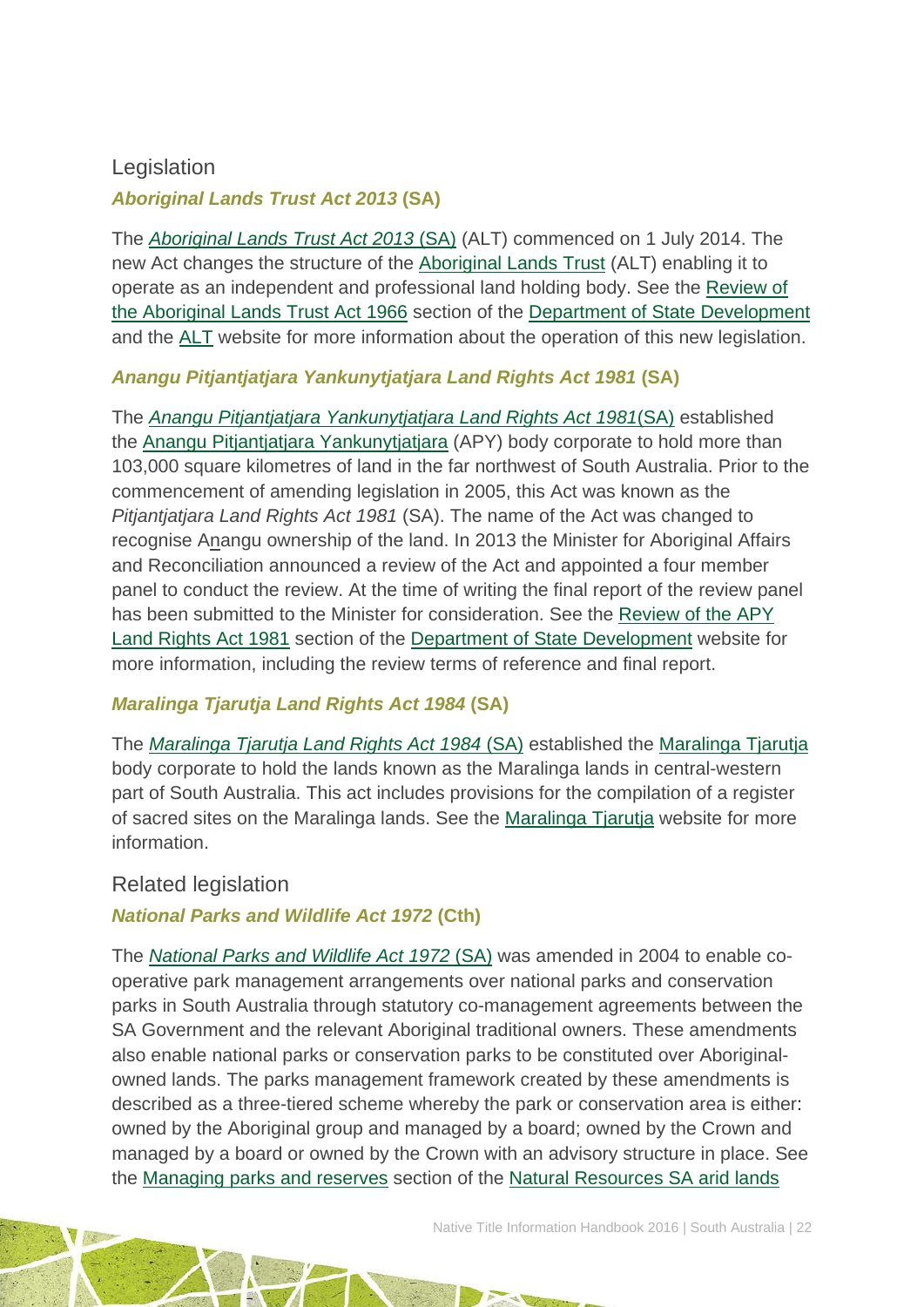website and the [Aboriginal Partnerships](http://www.environment.sa.gov.au/managing-natural-resources/Park_management/Aboriginal_partnerships/Aboriginal_Partnerships_Unit) section of the Department of Environment. [Water and Natural Resources](http://www.environment.sa.gov.au/Home) for more information.

### Indigenous owned or controlled land in South Australia

Information about Indigenous owned or controlled land is compiled by the Productivity Commission as part of its [Overcoming Indigenous Disadvantage](http://www.pc.gov.au/research/recurring/overcoming-indigenous-disadvantage) reports. The most recent report, [Overcoming Indigenous Disadvantage: Key Indicators 2014,](http://www.pc.gov.au/research/recurring/overcoming-indigenous-disadvantage/key-indicators-2014) was released on 19 November 2014. Chapter 9 (section 9.2 and Table 9A.2.1) of this report provides information about Indigenous owned or controlled land (which includes Indigenous owned or controlled land that is freehold, leasehold, crown, license, Aboriginal Deed of Grant in Trust or not stated tenure). Table 7 below provides a summary of Indigenous owned or controlled land in SA.

| <b>Land tenure type</b>                                      | Unit            | <b>Total</b> |
|--------------------------------------------------------------|-----------------|--------------|
| Freehold (alienable)                                         | km <sup>2</sup> | 167.1        |
| Leasehold (Crown Lease)                                      | km <sup>2</sup> | 14,909.3     |
| Leasehold (other than Crown Lease)                           | km <sup>2</sup> |              |
| License                                                      | km <sup>2</sup> |              |
| Freehold inalienable (listed as tenure not stated in source) | km <sup>2</sup> | 188,820.3    |
| <b>Total Indigenous land</b>                                 | km <sup>2</sup> | 203,896.7    |
| Proportion of national total of Indigenous land              | $\frac{0}{0}$   | 16.5         |
| Total land area of SA (b)                                    | km <sup>2</sup> | 983,482      |
| Indigenous land as a proportion of total land area of SA     | $\%$            | 20.7         |
| Number of land parcels (c)                                   | no.             | 1,485        |

#### **Table 7: Estimated Indigenous owned or controlled land in SA (ILC data at 30 April 2014)(a)**

The ILC makes no warranties as to the currency or accuracy of this information. Non−ILC land information data date - 2000.

(b) Total land area figures based on GeoScience Australia's published "Area of Australia - States and<br>Territories" data as calculated from GeoScience Australia's GEODATA Coast 100K 2004 product.

 $\sigma$  Parcels are individual geographic features rather than legal entities. That is, a legal parcel may be dissected into two or more parcels by, for example, a road, and are represented in these data as two parcels while being only a single legal land entity.<br>Nil or rounded to zero.

Source: [http://www.pc.gov.au/research/ongoing/overcoming-indigenous-disadvantage/key-indicators-](http://www.pc.gov.au/research/ongoing/overcoming-indigenous-disadvantage/key-indicators-2014/09-key-indicators-2014-chapter9.pdf)[2014/09-key-indicators-2014-chapter9.pdf](http://www.pc.gov.au/research/ongoing/overcoming-indigenous-disadvantage/key-indicators-2014/09-key-indicators-2014-chapter9.pdf) Table 9A.2.1 Estimated Indigenous owned or controlled land by State/Territory, 2014 Indigenous Land Corporation 2014 (unpublished). See Chapter 9 and related attachment tables.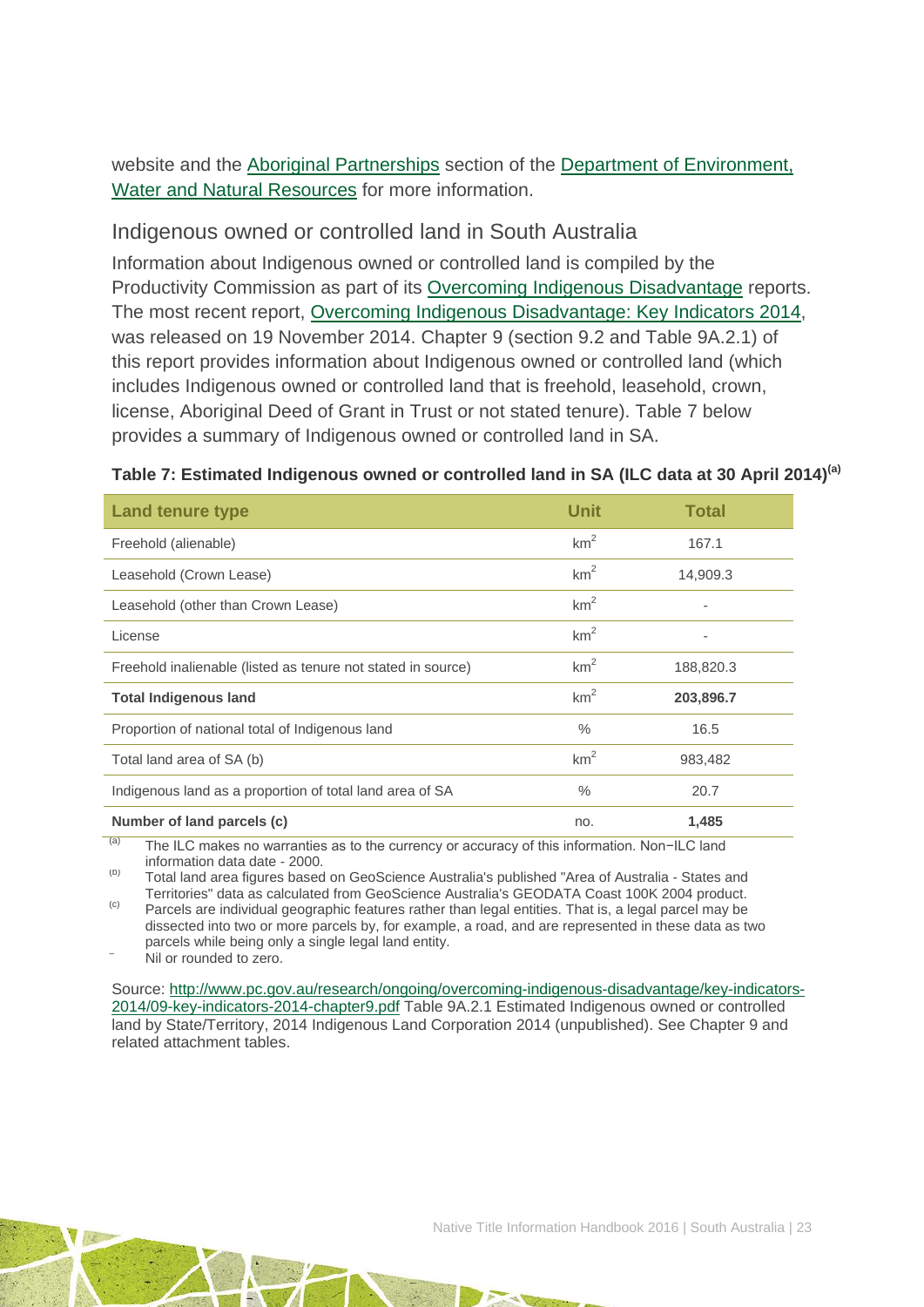# <span id="page-24-0"></span>13. ILC land purchases

## **Overview**

The [Indigenous Land Corporation](http://www.ilc.gov.au/Home) (ILC) was established in 1995. It is a [Corporate](http://www.finance.gov.au/resource-management/introduction/glossary/#c)  [Commonwealth Entity](http://www.finance.gov.au/resource-management/introduction/glossary/#c) under the *[Public Governance, Performance and](http://www.austlii.edu.au/au/legis/cth/consol_act/pgpaaa2013432/)  [Accountability Act 2013](http://www.austlii.edu.au/au/legis/cth/consol_act/pgpaaa2013432/)* (Cth) and a portfolio agency of the [Department of Prime](https://www.dpmc.gov.au/)  [Minister and Cabinet.](https://www.dpmc.gov.au/) Since 2005 the ILC has been administered under the *[Aboriginal and Torres Strait Islander Act 2005](http://www.austlii.edu.au/au/legis/cth/consol_act/aatsia2005359/)* (Cth) (see part 4A of the Act).

The ILC is accountable to Parliament through the [Minister for Indigenous Affairs,](http://minister.indigenous.gov.au/) and it is this Minister who appoints the [ILC Board.](http://www.ilc.gov.au/Home/About-Us/ILC-Board) The ILC Board is responsible for all policy and land purchase decisions and is not under the direction of the Minister. The ILC's purpose is to assist Indigenous people to acquire and manage land to achieve economic, environmental, social and cultural benefits. The ILC acquires and grants properties to Indigenous organisations and assists Indigenous landholders to sustainably manage land and develop viable and sustainable land uses including developing property management plans, purchasing equipment, or developing infrastructure. The ILC has recently made changes to its program delivery structure, combining its land acquisition and management functions into a single program: [Our](http://www.ilc.gov.au/Home/Our-Land-Program)  [Land Our Future.](http://www.ilc.gov.au/Home/Our-Land-Program) See the [Corporate documents](http://www.ilc.gov.au/Home/Publications/Corporate-Documents) section of the ILC website for copies of the ILC's national, state and territory land strategies.

### ILC land purchases

As at 30 June 2015, the ILC had purchased 25 properties in SA covering a total area of 834,747.47 hectares. The titles to 22 of these properties had been transferred to Aboriginal organisations. A list of land purchases (including the title holding body) is available on the ILC website: ILC Lands [Purchased.](http://www.ilc.gov.au/Home/Land-Purchased/Land-Purchased-All-States)

### Map

See the [land purchased](http://www.ilc.gov.au/Home/Land-Purchased) section of the ILC website to view a map of land purchases.

## <span id="page-24-1"></span>14. Indigenous protected areas

## **Overview**

An Indigenous Protected Area (IPA) is an area of Indigenous-owned land (or sea) where Indigenous landowners have entered into a voluntary agreement with the Australian Government for the purposes of promoting biodiversity and cultural resource conservation. The declaration of an IPA over Indigenous owned lands results in that land being part of the [National Reserve System.](http://www.environment.gov.au/land/nrs) The IPA program is administered by the [Indigenous Affairs Group](https://www.dpmc.gov.au/indigenous-affairs) within the Department of the Prime Minister and Cabinet.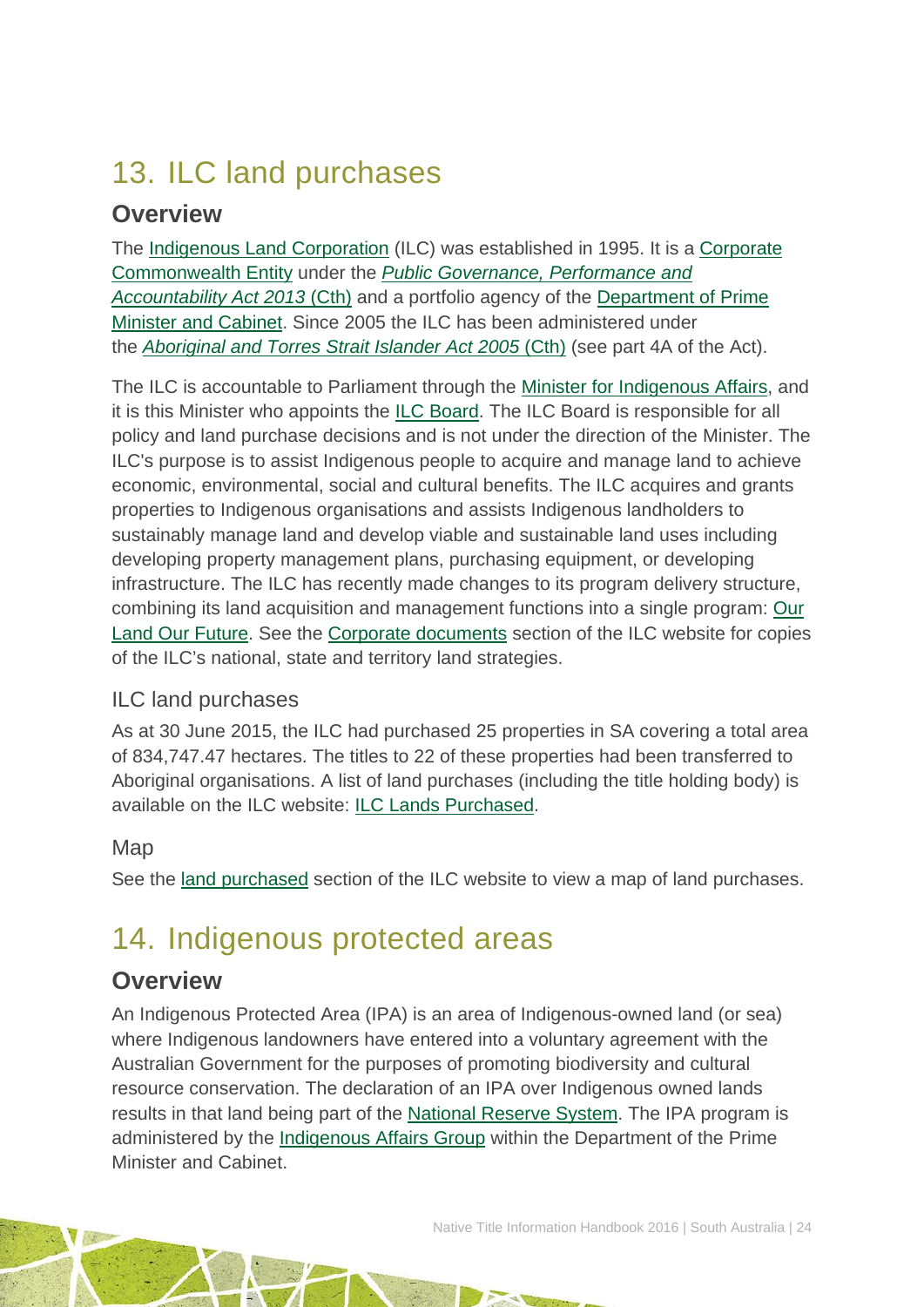### Indigenous protected areas in South Australia

As at November 2015, there were 10 [declared IPAs in SA.](http://www.environment.gov.au/indigenous/ipa/declared/sa.html) Table 8 below provides links to IPA information (where available). See the [Indigenous Protected Areas](http://www.environment.gov.au/indigenous/ipa/) website for up to date information. Also see the land management section of the [Anangu Pitjantjatjara Yankunytjatjara](http://www.anangu.com.au/) website for information about the IPAs marked with an \*.

| IPA name (DoE hyperlink, where available)                                       | Year declared |
|---------------------------------------------------------------------------------|---------------|
| Antara - Sandy Bore *                                                           | 2011          |
| Apara - Makiri - Punti *                                                        | 2011          |
| Kalka – Pipalyatjara *                                                          | 2010          |
| Mount Willoughby                                                                | 2007          |
| <b>Nantawarrina</b>                                                             | 1998          |
| Walalkara *                                                                     | 2000          |
| Wardang Island                                                                  | 2014          |
| Watarru *                                                                       | 2000          |
| Yalata                                                                          | 1999          |
| Yappala                                                                         | 2013          |
| Source: https://www.dpmc.gov.au/indigenous-affairs/about/jobs-land-and-economy- |               |

|  | Table 8: Indigenous protected areas in South Australia |  |  |  |  |  |
|--|--------------------------------------------------------|--|--|--|--|--|
|--|--------------------------------------------------------|--|--|--|--|--|

Source: [https://www.dpmc.gov.au/indigenous-affairs/about/jobs-land-and-economy](https://www.dpmc.gov.au/indigenous-affairs/about/jobs-land-and-economy-programme/indigenous-environment-branch/project-locations%20at%20November%202015)[programme/indigenous-environment-branch/project-locations](https://www.dpmc.gov.au/indigenous-affairs/about/jobs-land-and-economy-programme/indigenous-environment-branch/project-locations%20at%20November%202015) at November 2015

### Map of Indigenous protected areas

The [Indigenous Protected Areas Map](https://www.dpmc.gov.au/indigenous-affairs/about/jobs-land-and-economy-programme/indigenous-environment-branch/project-locations) shows declared IPAs and IPA consultation projects throughout Australia.

# <span id="page-25-0"></span>15. Aboriginal & Torres Strait Islander population

### **Overview**

The [Australian Bureau of Statistics](http://www.abs.gov.au/) (ABS) conducts a census of the Australian population every five years. The [Census of Population and Housing](http://www.abs.gov.au/websitedbs/censushome.nsf/home/what?opendocument&navpos=110) collects information about the number and characteristics of people who are in Australia on census night and the dwellings in which they live. The most recent Census was conducted on 9 August 2011. See Table 9 below and the ABS catalogue number 2075.0: Census of Population and Housing - [Counts of Aboriginal and Torres Strait](http://www.abs.gov.au/ausstats/abs@.nsf/Lookup/2075.0main+features32011)  [Islander Australians, 2011](http://www.abs.gov.au/ausstats/abs@.nsf/Lookup/2075.0main+features32011) for more information.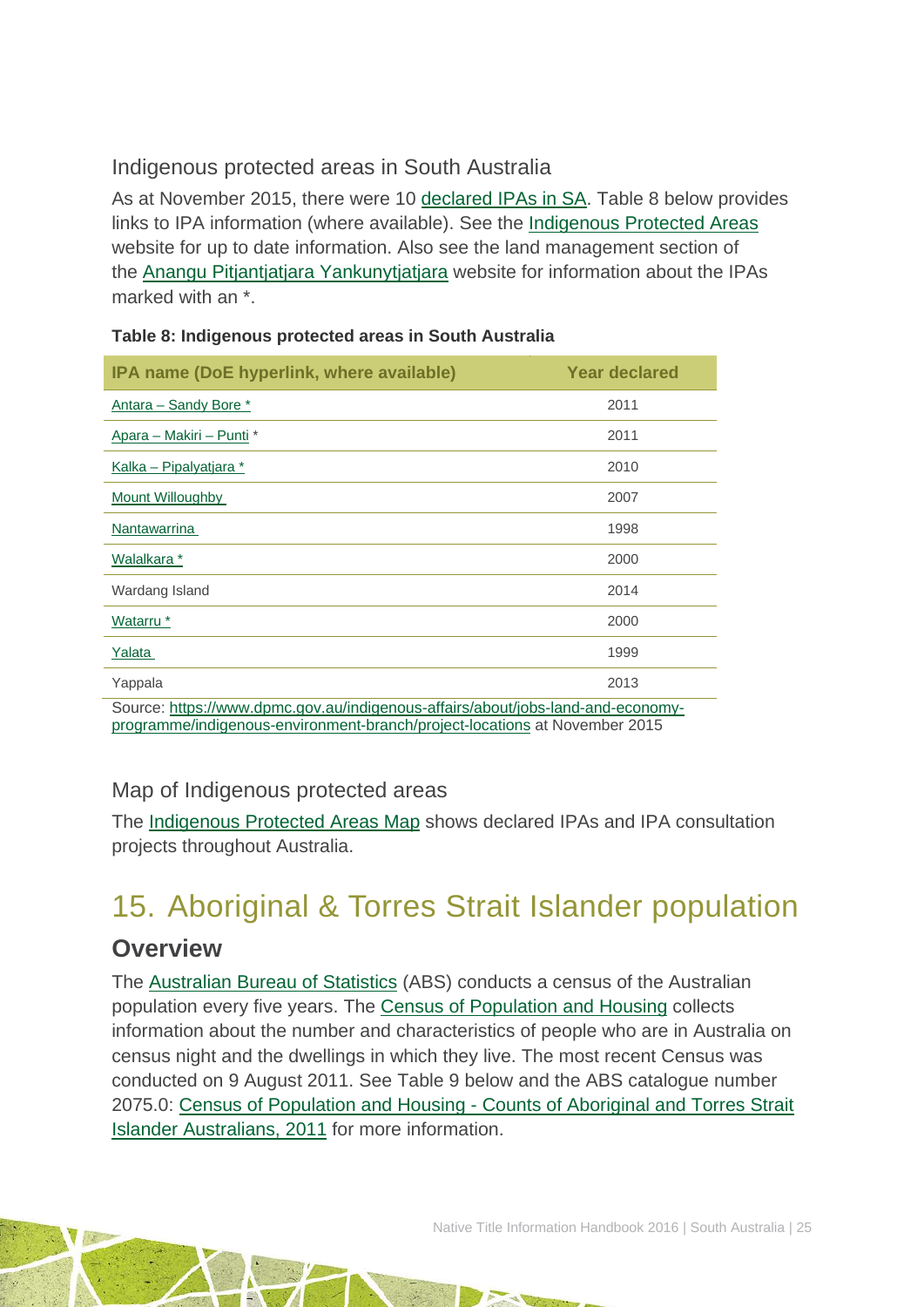|                                                   | <b>SA 2006</b> |               | <b>SA 2011</b> |                    | <b>Australia 2011</b> |               |
|---------------------------------------------------|----------------|---------------|----------------|--------------------|-----------------------|---------------|
|                                                   | No.            | $\frac{0}{2}$ | No.            | $\frac{0}{\alpha}$ | No.                   | $\frac{9}{6}$ |
| Aboriginal & Torres Strait Islander<br>population | 25.556         | 1.7           | 30.430         | 1.9                | 548,369               | 2.5           |
| Total population                                  | 1,514,338      |               | 1,596,569      |                    | 21,507,719            |               |
|                                                   |                |               |                |                    |                       |               |

#### **Table 9: Aboriginal & Torres Strait Islander population (Census 2006 and 2011)**

Source:<http://www.abs.gov.au/ausstats/abs@.nsf/mf/2075.0> Table 3b: 2011 Census Counts Indigenous Status 2001-2011 (by state and territory) at 19 July 2012

The ABS estimates that the 2011 Census did not count around 17 per cent of Aboriginal and Torres Strait Islander Australians (see ABS Catalogue no. 2940.0: [Census of Population and Housing -](http://www.abs.gov.au/ausstats/abs@.nsf/%20mf/2940.0) Details of Undercount, 2011 on the ABS website for details). To address this problem of undercounting the ABS adjusts the Census count to derive the estimated resident Indigenous population (see ABS Catalogue no. 3238.0.55.001: [Estimates of Aboriginal and Torres Strait Islander](http://www.abs.gov.au/AUSSTATS/abs@.nsf/Lookup/3238.0.55.001Main+Features1June%202011?OpenDocument)  [Australians, June 2011](http://www.abs.gov.au/AUSSTATS/abs@.nsf/Lookup/3238.0.55.001Main+Features1June%202011?OpenDocument) on the ABS website). The estimated resident Aboriginal and Torres Strait Islander population in SA at 30 June 2011 was 37,408.

### Further information

The ABS has a number of publications providing further information about Australia's Aboriginal and Torres Strait Islander population including ABS Catalogue no. 4713.0: [Population Characteristics, Aboriginal and Torres Strait Islander Australians,](http://www.abs.gov.au/AUSSTATS/abs@.nsf/Lookup/4713.0Main+Features12006?OpenDocument)  [2006.](http://www.abs.gov.au/AUSSTATS/abs@.nsf/Lookup/4713.0Main+Features12006?OpenDocument)The Centre for Aboriginal Economic Policy Research (CAEPR) at the Australian National University has also published a number of research papers relating to Census data and the Aboriginal and Torres Strait Islander population, see [Census papers](http://caepr.anu.edu.au/publications/censuspapers.php) on the [CAEPR](http://caepr.anu.edu.au/) website.

## <span id="page-26-0"></span>16. Sources

- 1. Native title legislation
	- AIATSIS Native Title Research Unit: [http://aiatsis.gov.au/research/research](http://aiatsis.gov.au/research/research-themes/native-title)[themes/native-title](http://aiatsis.gov.au/research/research-themes/native-title)
	- **o** Attorney-General's Department: [http://www.ag.gov.au/LegalSystem/NativeTitle/Pages/StateAnd](http://www.ag.gov.au/LegalSystem/NativeTitle/Pages/StateAndTerritoryAlternativeToRightToNegotiate.aspx) [TerritoryAlternativeToRightToNegotiate.aspx](http://www.ag.gov.au/LegalSystem/NativeTitle/Pages/StateAndTerritoryAlternativeToRightToNegotiate.aspx)
	- Australasian Legal Information Institute:<http://www.austlii.edu.au/>
	- **o** Courts Administration Authority of South Australia:<http://www.courts.sa.gov.au/Pages/default.aspx>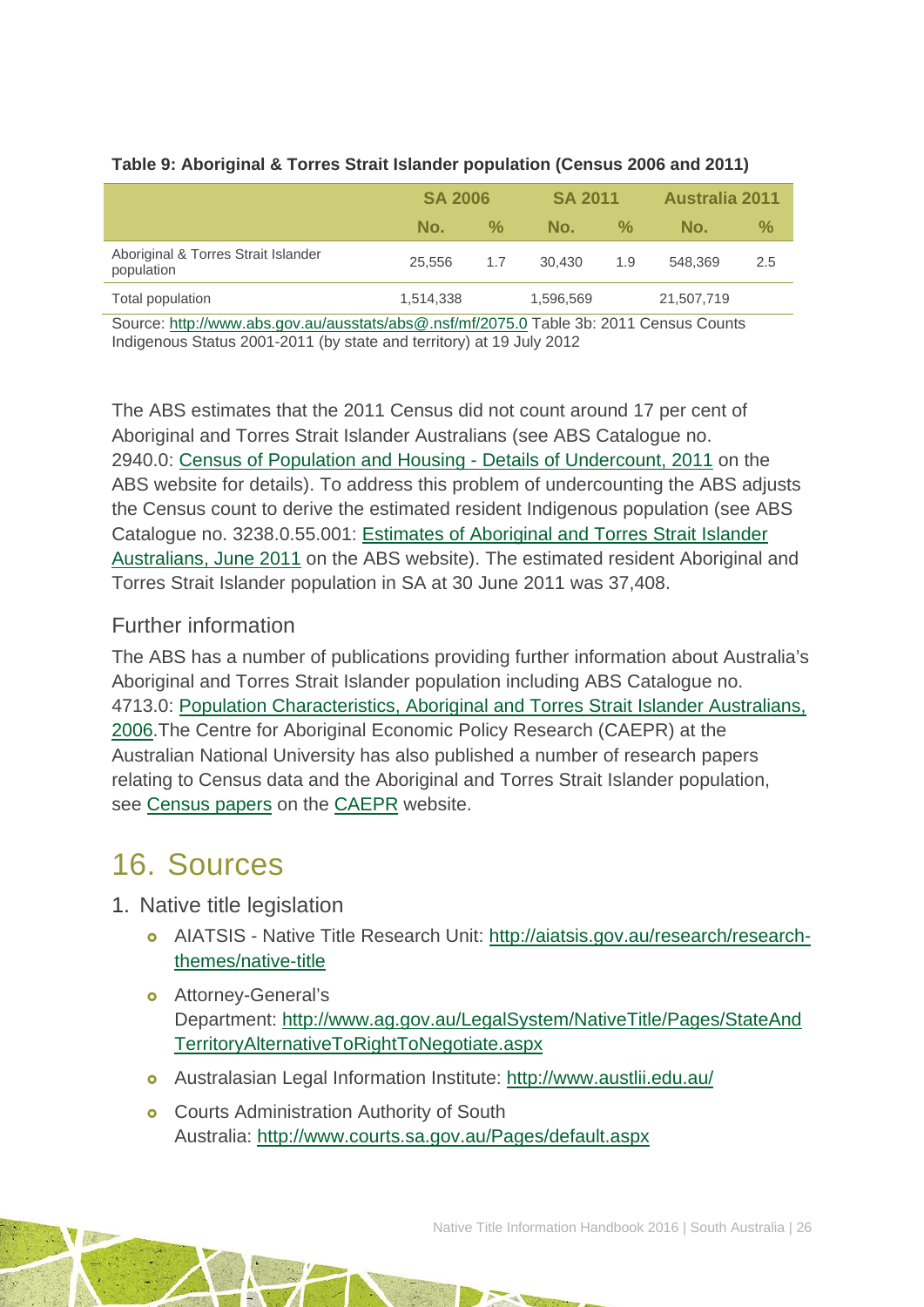- **o** Environment, Resources and Development Court (SA):<http://www.courts.sa.gov.au/OurCourts/ERDCourt/Pages/default.aspx>
- o National Native Title Tribunal (NNTT):<http://www.nntt.gov.au/>
- **o** Supreme Court of South Australia:<http://www.courts.sa.gov.au/courts/supreme/index.html>
- 2. SA Government agencies & programs: native title
	- AIATSIS Native Title Research Unit: [http://aiatsis.gov.au/research/research](http://aiatsis.gov.au/research/research-themes/native-title)[themes/native-title](http://aiatsis.gov.au/research/research-themes/native-title)
	- Australasian Legal Information Institute:<http://www.austlii.edu.au/>
	- **o** SA Department of State Development, Aboriginal Affairs and Reconciliation: [http://www.statedevelopment.sa.gov.au/aboriginal](http://www.statedevelopment.sa.gov.au/aboriginal-affairs/aboriginal-affairs-and-reconciliation/)[affairs/aboriginal-affairs-and-reconciliation/](http://www.statedevelopment.sa.gov.au/aboriginal-affairs/aboriginal-affairs-and-reconciliation/)
	- SA Attorney-General's Department:<http://www.agd.sa.gov.au/>
	- **o** SA Department of Environment, Water and Natural Resources:<http://www.environment.sa.gov.au/Home>
	- SA Department of State Development:<http://www.dmitre.sa.gov.au/>
	- SA Government's Strategic Plan:<http://saplan.org.au/>
- 3. Native title representative body
	- National Native Title Tribunal (NNTT):<http://www.nntt.gov.au/>
	- [South Australian Native Title Services \(SANTS\): http://www.nativetitlesa.org/](http://www.nativetitlesa.org/)
- 4. Native title applications
	- National Native Title Tribunal (NNTT):<http://www.nntt.gov.au/>
- 5. Native title determinations
	- **o** Agreements, Treaties and Negotiated Settlements (ATNS):<http://www.atns.net.au/>
	- AIATSIS Native Title Research Unit: [http://aiatsis.gov.au/research/research](http://aiatsis.gov.au/research/research-themes/native-title)[themes/native-title](http://aiatsis.gov.au/research/research-themes/native-title)
	- Australian Productivity Commission:<http://www.pc.gov.au/>
	- Australasian Legal Information Institute:<http://www.austlii.edu.au/>
	- National Native Title Tribunal (NNTT):<http://www.nntt.gov.au/>
- 6. Registered native title body corporate
	- **o** Agreements, Treaties and Negotiated Settlements (ATNS):<http://www.atns.net.au/>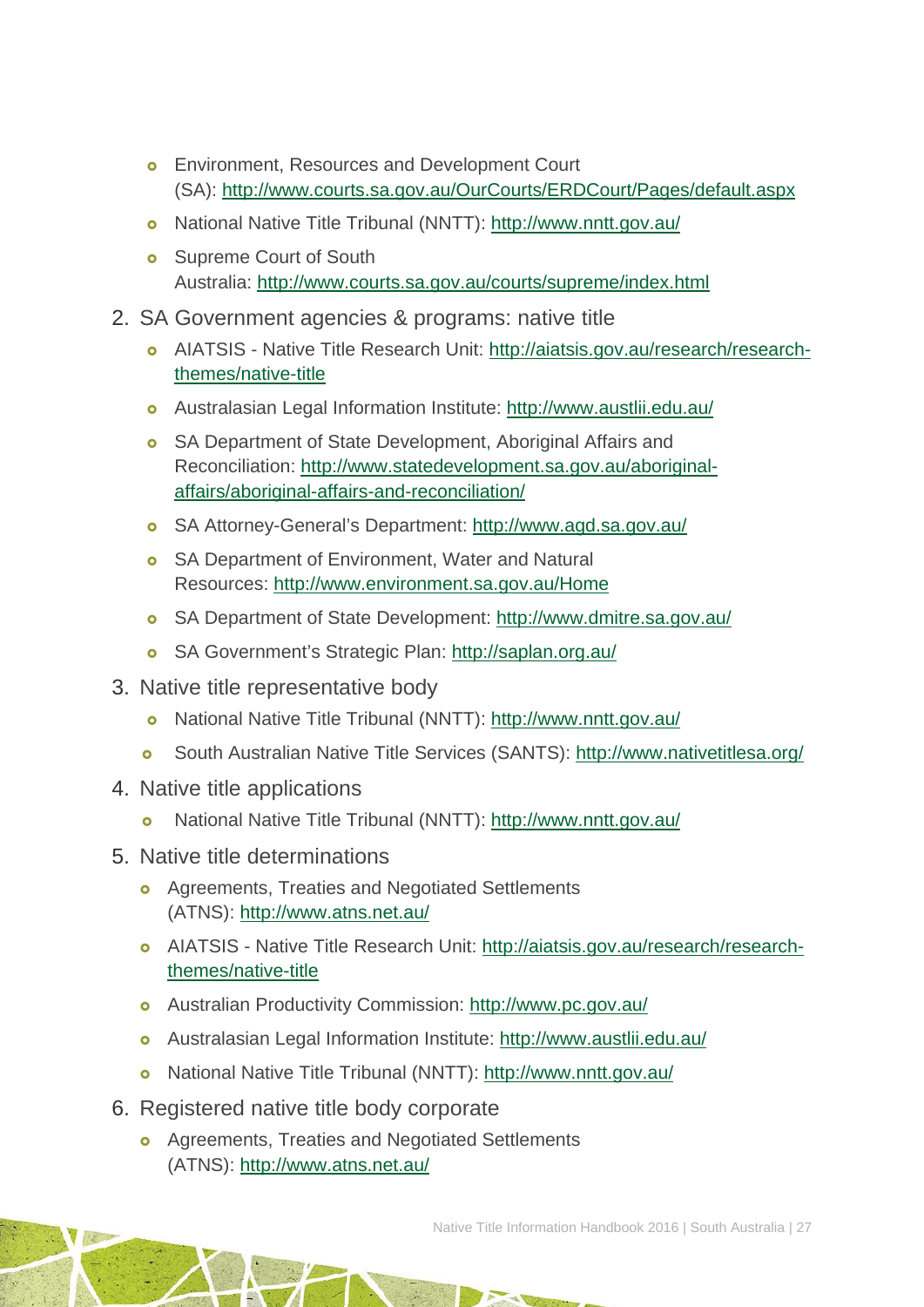- AIATSIS Native Title Corporations:<http://www.nativetitle.org.au/>
- AIATSIS Native Title Research Unit: [http://aiatsis.gov.au/research/research](http://aiatsis.gov.au/research/research-themes/native-title)[themes/native-title](http://aiatsis.gov.au/research/research-themes/native-title)
- Australasian Legal Information Institute:<http://www.austlii.edu.au/>
- National Native Title Tribunal (NNTT):<http://www.nntt.gov.au/>
- o Office of the Registrar of Indigenous Corporations (ORIC):<http://www.oric.gov.au/>
- 7. Future acts
	- **o** Agreements, Treaties and Negotiated Settlements (ATNS):<http://www.atns.net.au/>
	- **o** Attorney-General's Department: [http://www.ag.gov.au/LegalSystem/NativeTitle/Pages/StateAnd](http://www.ag.gov.au/LegalSystem/NativeTitle/Pages/StateAndTerritoryAlternativeToRightToNegotiate.aspx) [TerritoryAlternativeToRightToNegotiate.aspx](http://www.ag.gov.au/LegalSystem/NativeTitle/Pages/StateAndTerritoryAlternativeToRightToNegotiate.aspx)
	- Australasian Legal Information Institute:<http://www.austlii.edu.au/>
	- **o** Environment, Resources and Development Court (SA):<http://www.courts.sa.gov.au/OurCourts/ERDCourt/Pages/default.aspx>
	- o National Native Title Tribunal (NNTT):<http://www.nntt.gov.au/>
	- [South Australian Native Title Services \(SANTS\): http://www.nativetitlesa.org/](http://www.nativetitlesa.org/)
- 8. Indigenous land use agreements
	- **o** Agreements, Treaties and Negotiated Settlements (ATNS):<http://www.atns.net.au/>
	- AIATSIS Native Title Research Unit: [http://aiatsis.gov.au/research/research](http://aiatsis.gov.au/research/research-themes/native-title)[themes/native-title](http://aiatsis.gov.au/research/research-themes/native-title)
	- Australian Productivity Commission:<http://www.pc.gov.au/>
	- Australasian Legal Information Institute:<http://www.austlii.edu.au/>
	- National Native Title Tribunal (NNTT):<http://www.nntt.gov.au/>
- 9. Cultural heritage
	- AIATSIS Native Title Research Unit: [http://aiatsis.gov.au/research/research](http://aiatsis.gov.au/research/research-themes/native-title)[themes/native-title](http://aiatsis.gov.au/research/research-themes/native-title)
	- Australasian Legal Information Institute:<http://www.austlii.edu.au/>
	- **o** SA Department of State Development, Aboriginal Affairs and Reconciliation: [http://www.statedevelopment.sa.gov.au/aboriginal](http://www.statedevelopment.sa.gov.au/aboriginal-affairs/aboriginal-affairs-and-reconciliation/)[affairs/aboriginal-affairs-and-reconciliation/](http://www.statedevelopment.sa.gov.au/aboriginal-affairs/aboriginal-affairs-and-reconciliation/)